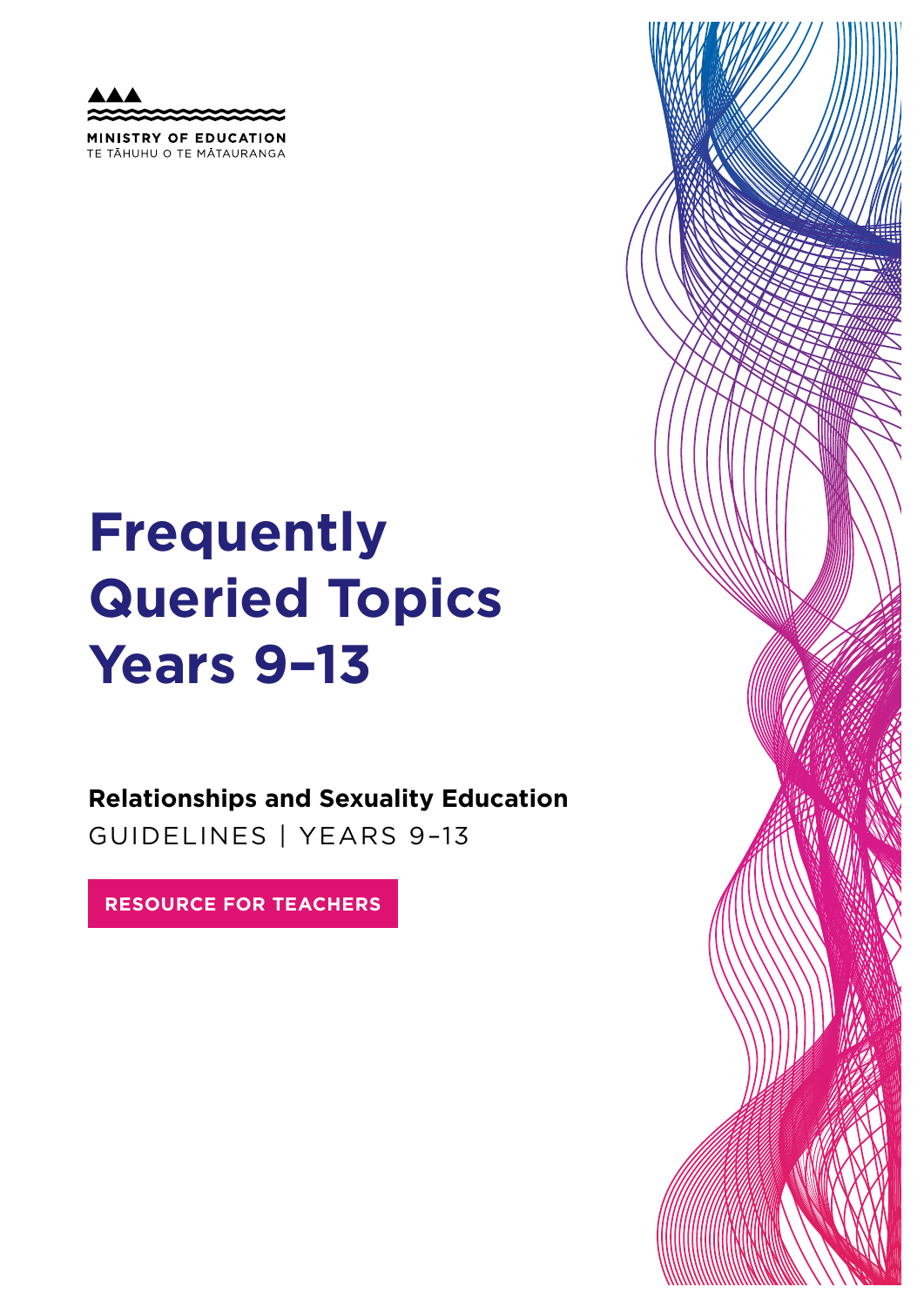## **Contents**

| <b>Legal requirements</b>                                                      | 3           |
|--------------------------------------------------------------------------------|-------------|
| Implementing RSE as a state integrated school                                  | 3           |
| Legal obligations                                                              | $\mathsf 3$ |
| <b>Consultation</b>                                                            | 4           |
| Consultation in special character as well as state schools                     | 4           |
| Culturally sensitive consultation strategies for diverse school communities    | 4           |
| Parent and whānau meetings                                                     | 5           |
| Dealing with objections from the community                                     | 6           |
| A whole-school approach to RSE                                                 | 7           |
| Enacting a whole-school approach to RSE                                        | 7           |
| Achieving more support from the school community for RSE                       | 8           |
| Advocating for more time in health education                                   | 8           |
| <b>Teaching RSE</b>                                                            | 9           |
| Dealing with teacher discomfort in RSE                                         | 9           |
| Teacher PLD and up-skilling                                                    | 9           |
| Answering ākonga questions                                                     | 10          |
| Students with additional learning needs                                        | 11          |
| Effective teaching in RSE                                                      | 12          |
| Structuring year 9 and 10 RSE                                                  | 13          |
| Integrated approaches to RSE (across the curriculum)                           | 13          |
| The need for education around gender identity and diversity                    | 14          |
| Learning about safer sex practices                                             | 15          |
| Māori, Pacific and other cultural knowledge in RSE                             | 16          |
| Balancing time between sexual health learning and learning about relationships | 16          |
| Introducing learning about pornography                                         | 17          |
| Single-sex or co-educational RSE                                               | 18          |
| LGBTQIA+ affirming RSE                                                         | 18          |
| Assessing RSE                                                                  | 19          |
| <b>External providers</b>                                                      | 20          |
| Using external providers in RSE                                                | 20          |
| <b>Other</b>                                                                   | 21          |
| RSE guides split into Years 1-8 and Years 9-13                                 | 21          |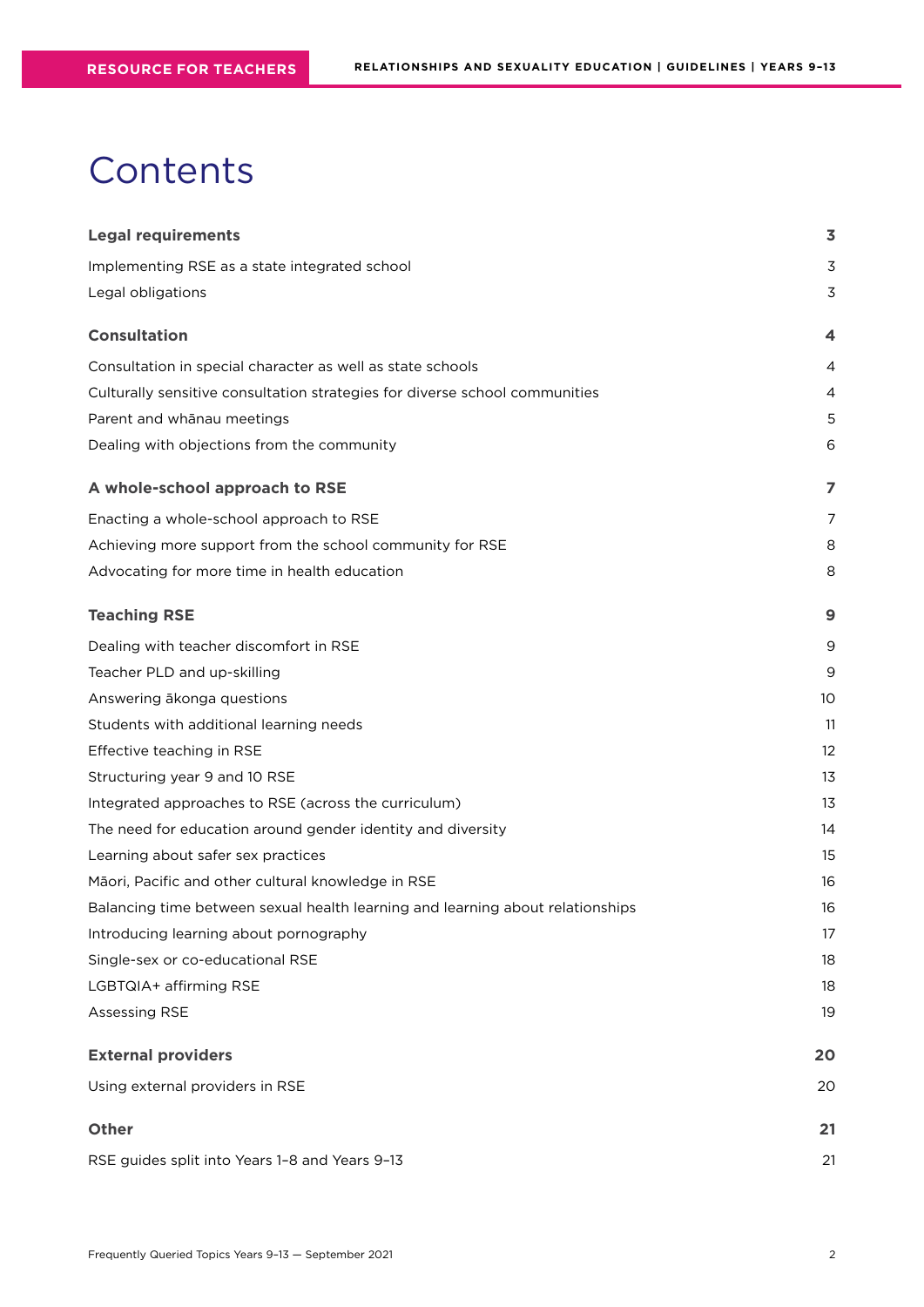## <span id="page-2-0"></span>Legal requirements

### **Implementing RSE as a state integrated school**

The legal requirement to consult with the school's community about the delivery of health education refers to state and state integrated schools. In a state integrated school with a designated special character, how RSE is approached will be guided by the school's values, philosophy and culture, with oversight from the school's board of proprietors.

*The New Zealand Curriculum* is followed in state integrated schools, which means RSE learning will draw from the conceptual framework and achievement objectives in the Health and Physical Education learning area. Key learning, as articulated in the RSE guide, will be selected to reflect the school's values and the school community.

#### **See also**

- $\quad \qquad \mathbb{R}$  [RSE Guide](https://health.tki.org.nz/Teaching-in-Heath-and-Physical-Education-HPE/Policy-Guidelines/Relationships-and-Sexuality-Education) Section 3 (pages 28-30) and Section 4 (pages 46-49)
- **Wideo Hornby High School**

### **Legal obligations**

RSE is situated in the *New Zealand Curriculum* within health education, in the Health and Physical Education learning area. This means that it is mandatory for schools to deliver RSE until the end of year 10. The *New Zealand Curriculum* is a flexible, non-prescribed curriculum. Across years 1–10, ākonga should have the opportunity to experience learning across the key areas of learning (of which "sexuality education" is one) and the achievement objectives that comprise Health and Physical Education. The key learning tables in the RSE guide provide ideas for possible learning at each curriculum level.

Associated legal obligations in relation to RSE include (1) consultation with the community, (2) appropriate response to requests for children to be withdrawn from aspects of sexuality education, and (3) responding to children's questions.

- 1. See the 'consultation' section of this FAQ for more detailed information in this area.
- 2. Schools do not need to seek permission from parents for ākonga to participate in RSE

learning. However, according to the Education and Training Act 2020 (section 51), parents or caregivers may ask the principal in writing for their child to be released from any particular element of sexuality education. The principal must ensure that the student is released from the relevant tuition and the student is supervised during that time. It is good practice to communicate with whānau prior to RSE to let them know that RSE learning is coming up, and the broad nature of that learning. This opens the dialogue for parents to clarify the focus of RSE and raise concerns if needed, and also enables parents to talk with their children about their learning in RSE while it is happening at school.

3. Teachers are legally entitled to respond to any questions ākonga ask in formal RSE programmes or at any time. This includes if a child who was released from aspects of sexuality education is present in the class. See the 'teaching' section of this FAQ for more specific guidance on answering students' questions.

#### **See also**

•  $\mathbb{R}$  [RSE Guide](https://health.tki.org.nz/Teaching-in-Heath-and-Physical-Education-HPE/Policy-Guidelines/Relationships-and-Sexuality-Education) Section 3 (pages 35-39), Section 4 (pages 46-49) and Section 5 (pages 50-53)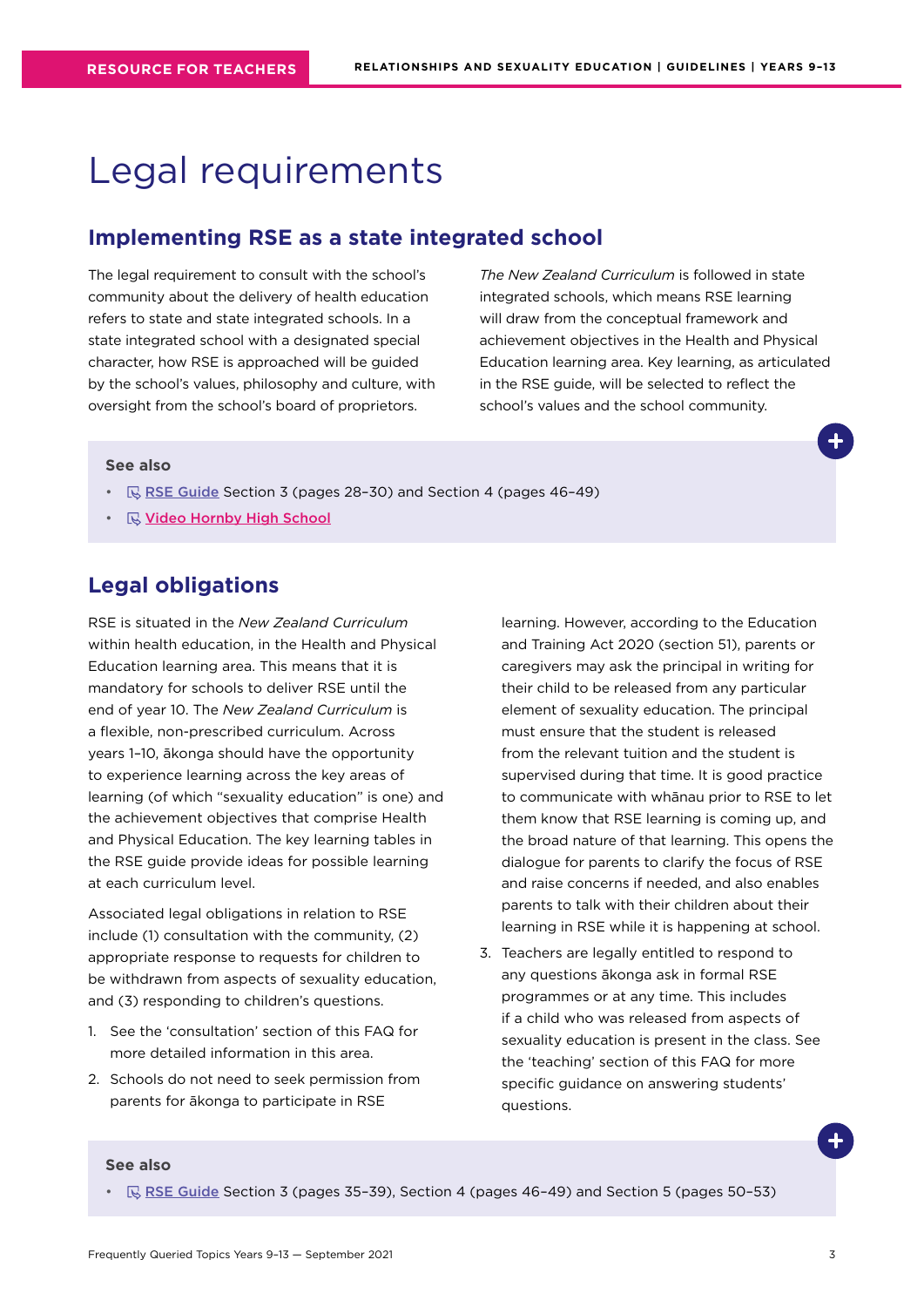## <span id="page-3-0"></span>Consultation

### **Consultation in special character as well as state schools**

There is no set process or format for the community consultation, and we advocate an approach in which you consider how you can best engage with your community at least every two years. The legal requirements are set out by section 91 of the Education and Training Act 2020, which applies to state and state integrated schools:

- The Board of Trustees must, at least once every 2 years, after consulting the school community, adopt a statement on the delivery of the health curriculum.
- The purpose of the consultation is to inform the school community about the content of the health curriculum; and ascertain the wishes of the school community regarding the way in which the health curriculum should be implemented given the views, beliefs, and customs of the members of that community; and determine, in broad terms, the health education needs of the students at the school.
- The board may adopt any method of consultation that it thinks fit to best achieve

the purpose, but it may not adopt a statement on the delivery of the health curriculum until it has prepared the statement in draft, given members of the school community an adequate opportunity to comment on the draft statement, and considered any comments received.

The 'school community' is defined, for a state school, as "the parents of students enrolled at the school". Added to this for a state integrated school is "and the school's proprietors". For both types of school, the school community also includes any other person who the board considers part of the community (e.g. teachers, students, local elders or other community members).

Two main resources that exist to provide a suggested process and approach for the consultation are the RSE guide (Ministry of Education, 2020) and the Tūturu (2020) resource, Community Consultation: Health Education. Both resources provide excellent guidance and ideas for schools.

#### **References**

- Ministry of Education (2020). *Relationships and Sexuality Education a guide for teachers, leaders and boards of trustees* (Year 1-8 and Year 9-13 versions)  $\mathbb{R}$  $\mathbb{R}$  $\mathbb{R}$  RSE Guide
- Tūturu (2020). *Community Consultation: Health Education* **Research Education**

#### **See also**

- $\mathbb R$  [RSE guide](https://health.tki.org.nz/Teaching-in-Heath-and-Physical-Education-HPE/Policy-Guidelines/Relationships-and-Sexuality-Education) Section 4 (pages 46-49) and Section 5 (pages 50-53)
- **E** Video Hornby High School and **E** Video Lynfield College

## **Culturally sensitive consultation strategies for diverse school communities**

There are many ways in which to consult, and different approaches will work for different schools at different times. Schools have found that a range of consultation events, rather than one discrete

event held every two years, can be valuable for collecting whānau, ākonga and others' voice over time. Some specific strategies that have been successful include: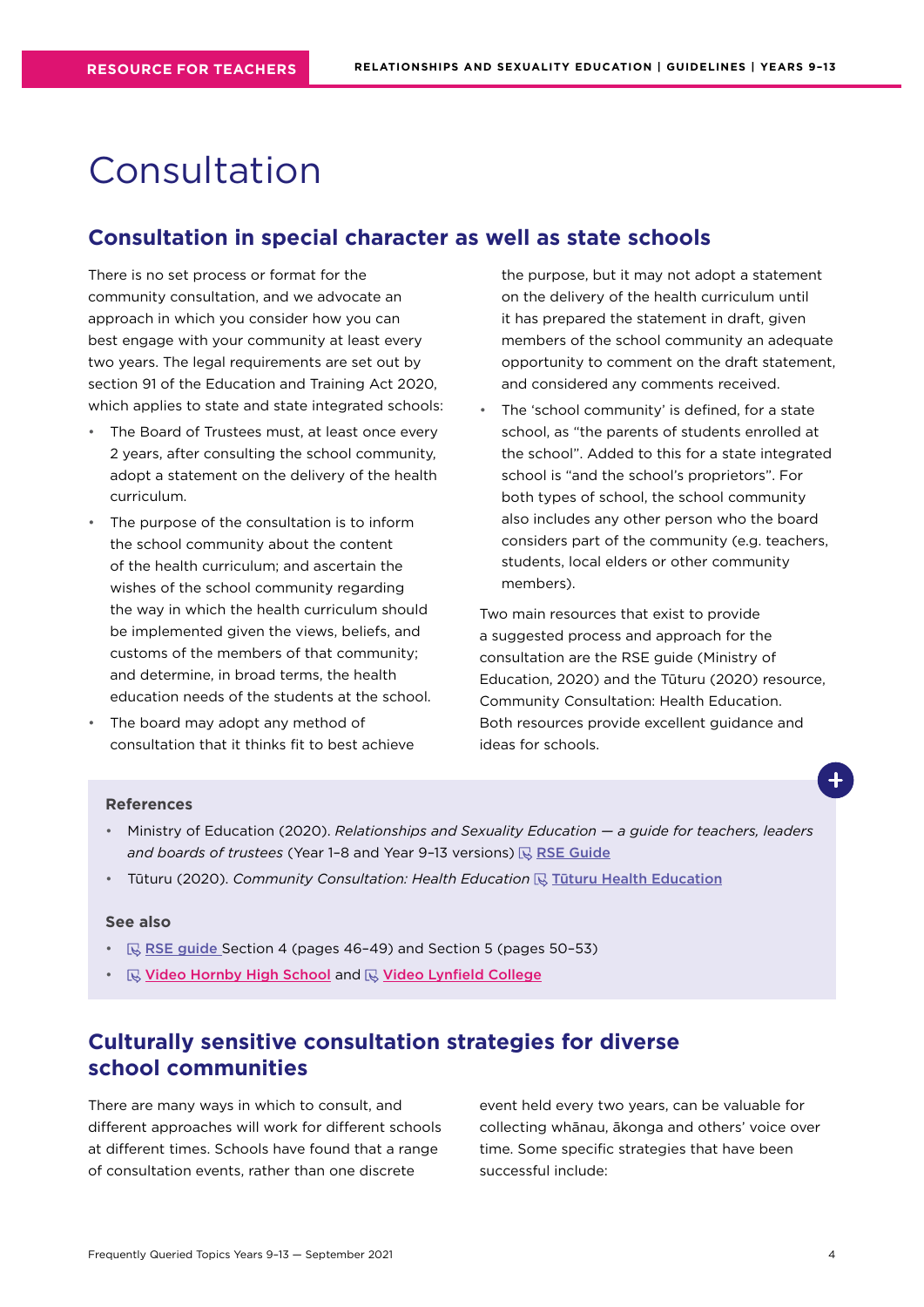- <span id="page-4-0"></span>• Enlisting the support of key people from different cultural groups in the school community to invite others to be involved in the consultation. This may include translating materials into different languages.
- Providing parents, whānau and caregivers with information about health education at the school when new ākonga enrol.
- Combine a consultation meeting with another school event, for example, a working bee,

## **Parent and whānau meetings**

The ideas below could be drawn upon to design a whānau meeting that runs for 90–120 minutes.

- Provide refreshments and a chance for parents, whānau and caregivers to mingle on arrival. You might like to have a question box and pieces of paper available for parents, whānau and caregivers to submit any questions they have. While you speak, another teacher could prepare answers to collected questions that you can give to the group before the end of the meeting.
- Open the meeting in an appropriate manner for the people attending. Will a senior leader(s) or board member(s) attend and welcome parents, whānau and caregivers? How will you greet everyone in an inclusive way? What housekeeping/health and safety information is needed?
- Set the scene briefly with an explanation of why schools need to consult about health education, what you are seeking feedback on, and what outcomes you want from the meeting.
- Provide an overview of health education in the *New Zealand Curriculum* — for example the way in which the strands and achievement objectives, key areas of learning and the underlying concepts weave together. You may wish to include this  $\mathbb Q$  [video](https://www.youtube.com/watch?v=JwtjAT6iGxE&feature=youtu.be) which includes

school performance, learning conferences, family BBQ.

- Consulting with the community in venues other than on the school grounds. For example, a local church, marae or community centre.
- Including ākonga voice and learning artefacts in the consultation.
- Provide students with a leadership role. For example helping to design the consultation, speaking at a consultation event, gathering others' voice to feed into the consultation.

whānau, teacher and ākonga perspectives as well as questions that could form a discussion.

- Explain teacher practice in health education how is health education taught at your school? You may like here to model one or two activities that you use in your RSE or health education programme. This could also be an opportunity to show artefacts of health education learning, or involve ākonga.
- Explain the reason for the topics or units at the school — what factors are considered when planning to meet learning needs of ākonga?
- Introduce the draft delivery statement  $-$  at this point whānau could work in small groups to provide feedback. Page 55 of the  $\mathbb R$  Tuturu resource has a worksheet for this purpose.
- Provide parents, whānau and caregivers with an overview of your health education programme. Again, they could work in small groups to give feedback. Page 56 of the  $\overline{\mathbb{R}}$  Tuturu resource has a worksheet for this purpose.
- Consider how you may include an opportunity for individual feedback to be provided.
- Close the meeting by letting participants know how their feedback will be used, and how the outcome of the consultation will be communicated to them. If you had a question box, answer a selection of questions.

- $\mathbb{R}$  [RSE Guide](https://health.tki.org.nz/Teaching-in-Heath-and-Physical-Education-HPE/Policy-Guidelines/Relationships-and-Sexuality-Education) Section 5 (pages 50-53)
- **Video Hornby High School**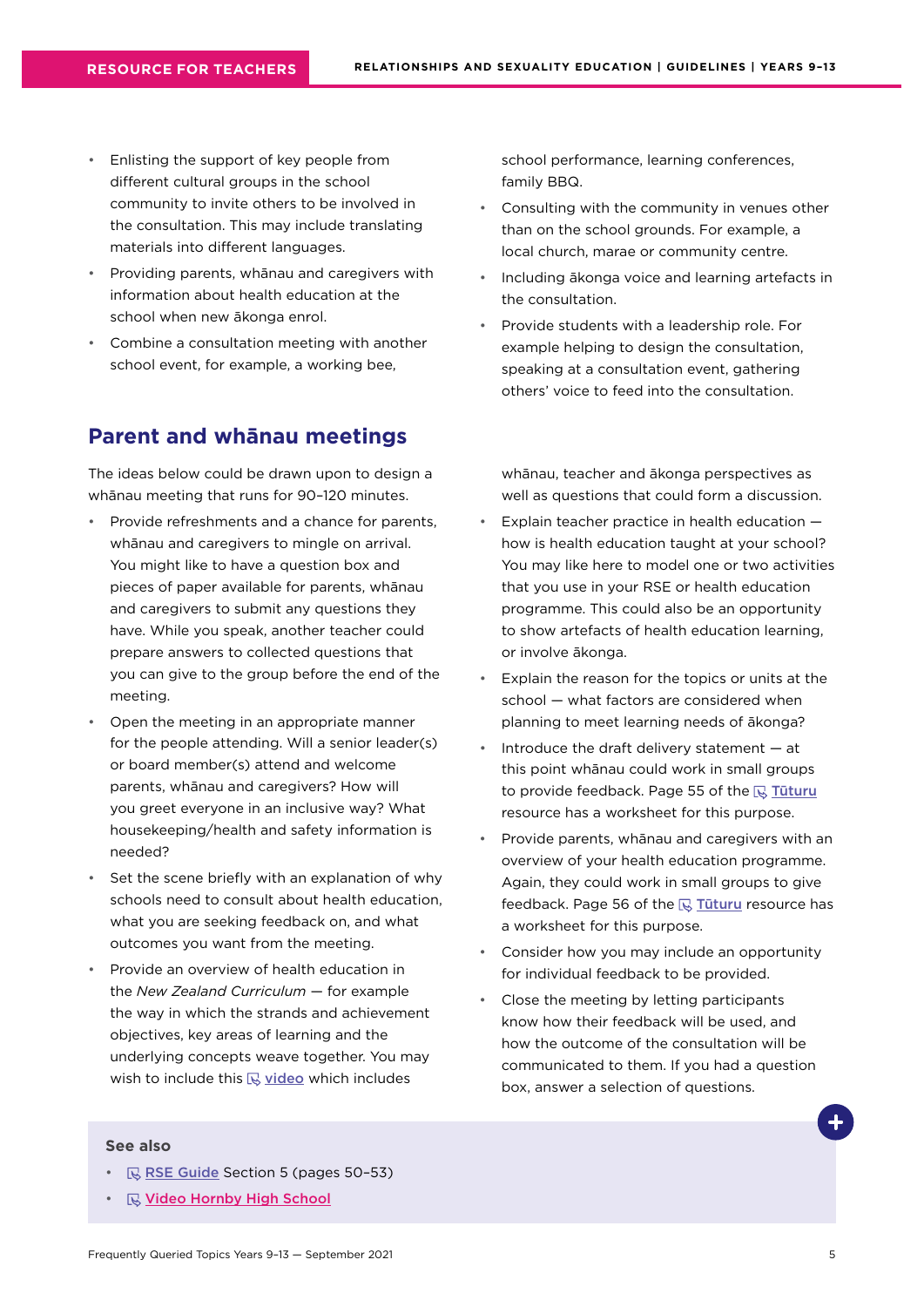## <span id="page-5-0"></span>**Dealing with objections from the community**

Consultations are an opportunity for the community's voice to be heard. The consultation does not require that the community, or those who responded to the consultation, need to agree to the delivery statement, nor specific topics covered in your health education programme. Teachers should modify what and how they teach to meet the needs of learners in their classes. This means that any specific topic within RSE needs to be assessed for suitability with every group of learners. The RSE guide does, however, stress the importance of including a wide range of topics, such as gender identity and diversity, in programmes of learning.

Some possible ways to respond to the school community when objections are raised to specific topics in your health education and RSE programme include:

- Ensuring that a wide range of voices will be heard during the consultation period — from past experience, is it a vocal few who respond to your request for feedback? What might you be able to do differently to ensure more diverse voices?
- Seeking clarification from those who contributed to the consultation — what exactly are they concerned about? Are there any misunderstandings that can be resolved?
- Drawing upon local expertise to support you. This may include experts who can discuss the concerns with the community members directly, or who can support you to have those conversations.
- Using laws, educational policy and guidance to reinforce your position, including the messages in the RSE guide. Some other pertinent documents are:
- ° Our Code, Our Standards: Teachers have a responsibility that includes commitment to the teaching profession and commitment to learners, family and whānau, and society. The standards for the teaching profession also discuss the importance of teachers planning for and providing high-quality and responsive learning for all students.
- ° The *New Zealand Curriculum* sets the direction for student learning in all state and state integrated schools. The vision, principles, values and key competencies as well as the features of the HPE learning area re-affirm the importance of high-quality, inclusive and broad learning experiences for all ākonga.
- ° The UN Convention on the Rights of the Child (of which Aotearoa New Zealand is a signatory), which states children's rights and culture is to be respected and they will have opportunities to achieve their full potential in education settings. See  $\mathbb Q$  articles 28 and 29 in particular.
- ° Culturally-responsive and inclusive practices encompass the need for learners' realities to be reflected in their RSE learning.
- InsideOUT's resources, developed with the support of the Ministry of Education, provide guidance in relation to gender identity and diversity in the classroom and wider school.

Finally, ensure that parents/legal guardians understand they have a right to withdraw their child from aspects of the RSE programme (see 'legal requirements' in this FAQ above).

- $\mathbb{R}$  [RSE Guide](https://health.tki.org.nz/Teaching-in-Heath-and-Physical-Education-HPE/Policy-Guidelines/Relationships-and-Sexuality-Education) Section 4 (page 49) and Section 5 (pages 50-53)
- **R** [Tūturu Health Consultation](https://www.tuturu.org.nz/healthconsultation/)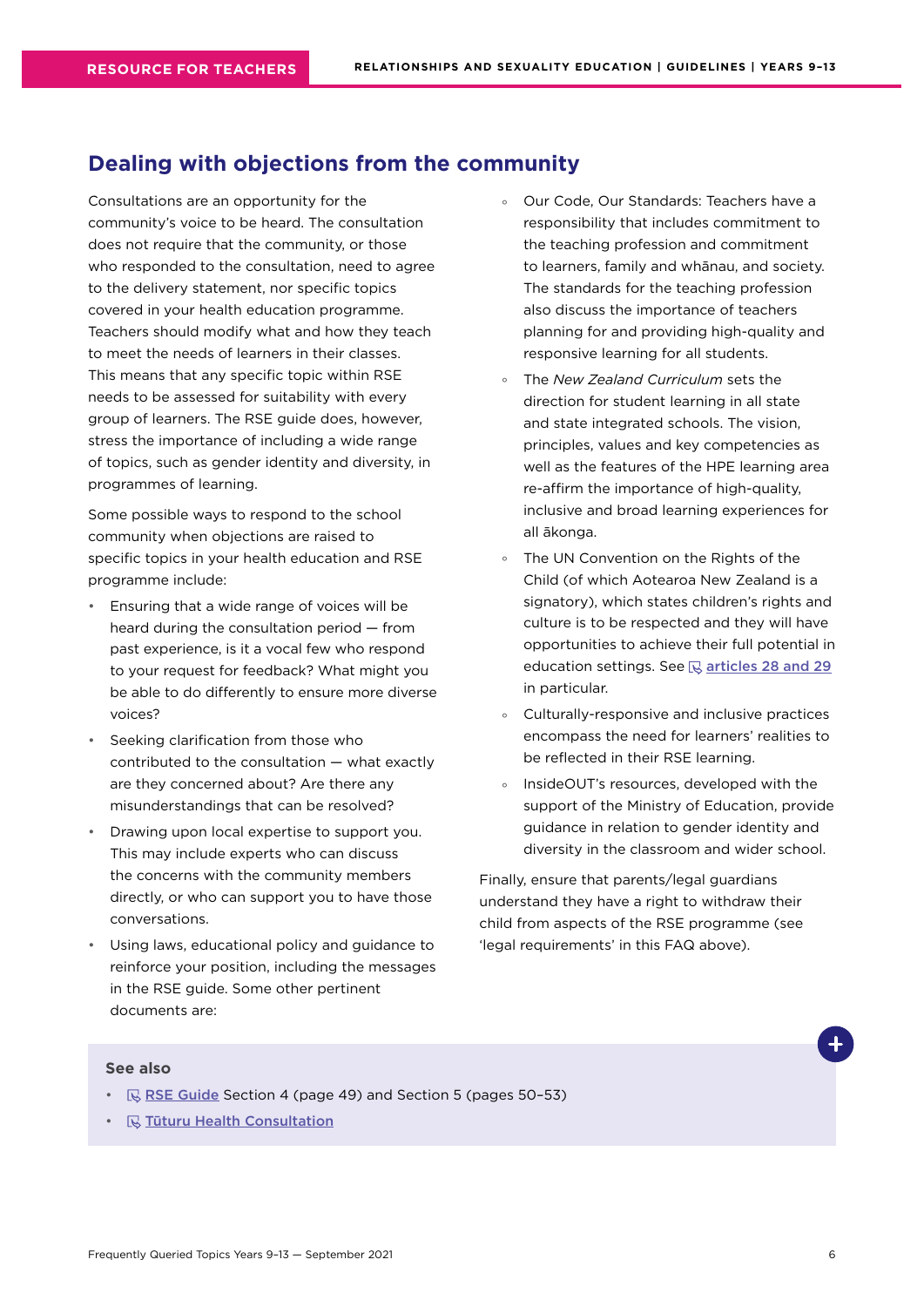## <span id="page-6-0"></span>A whole-school approach to RSE

## **Enacting a whole-school approach to RSE**

A useful visual to outline what is meant by a wholeschool approach (WSA) in RSE is on page 16 of the RSE guide. This shows how the wider school culture, environment and culture surround RSE teaching and learning as part of health education in the *New Zealand Curriculum*. Expanding on the diagram, another useful way to understand a WSA is the table on page 17 of the RSE guide. Here, knowledge is drawn from the Health Promoting Schools approach to distinguish three dimensions of school life, each of which can be connected to areas relevant to relationships and sexuality. Below, we illustrate how these three dimensions could connect to RSE issues.

- 1. Ethos and environment
	- ° Policies connected to relationships and sexuality issues such as diversity and inclusion, bullying, harmful digital communications, school uniforms.
	- ° A culture of inclusion that addresses bullying and values diversity. Emotional and physical safety are paramount (as per  $\mathbb Q$  NELP [objective 1, priority 1](https://www.education.govt.nz/assets/Documents/NELP-TES-documents/FULL-NELP-2020.pdf)), as is non-discrimination (as per the  $\mathbb R$  [Human Rights Act](https://www.hrc.co.nz/your-rights/human-rights-legislation-new-zealand/)).
	- ° The school's charter (mission, vision and values; aims, targets and actions).
	- ° Leadership practices that foster openness, inclusion and student leadership.
	- ° A safe and accessible physical environment for all ākonga, to uphold their rights and mana.
- ° Management systems to address arising issues of bullying and other unsafe behaviours.
- ° Support systems that enable equitable access to healthcare such as nurses and counsellors.
- 2. Curriculum, teaching and learning
	- ° Dedicated curriculum time for RSE and health education.
	- ° Support for teacher professional development. This may include off-site courses for RSE or health education-related conferences, whole-staff in-school sessions run by a member of staff or a provider from (for example) Family Planning, teacher release time for connecting with colleagues in local schools, in-school observations of other teachers teaching RSE.
- 3. Community connections
	- ° Partnerships with a range of community members, including families, whānau, hapu, iwi and community organisations with whom the school has (or wants to develop) a relationship.
	- Strengthening on-going consultation with the school community, including regular health education consultation (see above section of the FAQs) and other opportunities for knowledge sharing and communication in the area of RSE.

- $\mathbb R$  [RSE Guide](https://health.tki.org.nz/Teaching-in-Heath-and-Physical-Education-HPE/Policy-Guidelines/Relationships-and-Sexuality-Education) Section 2 (pages 18-27)
- $\mathbb Q$  [The Ministry of Education's Inclusive Education Guides](https://www.inclusive.tki.org.nz/)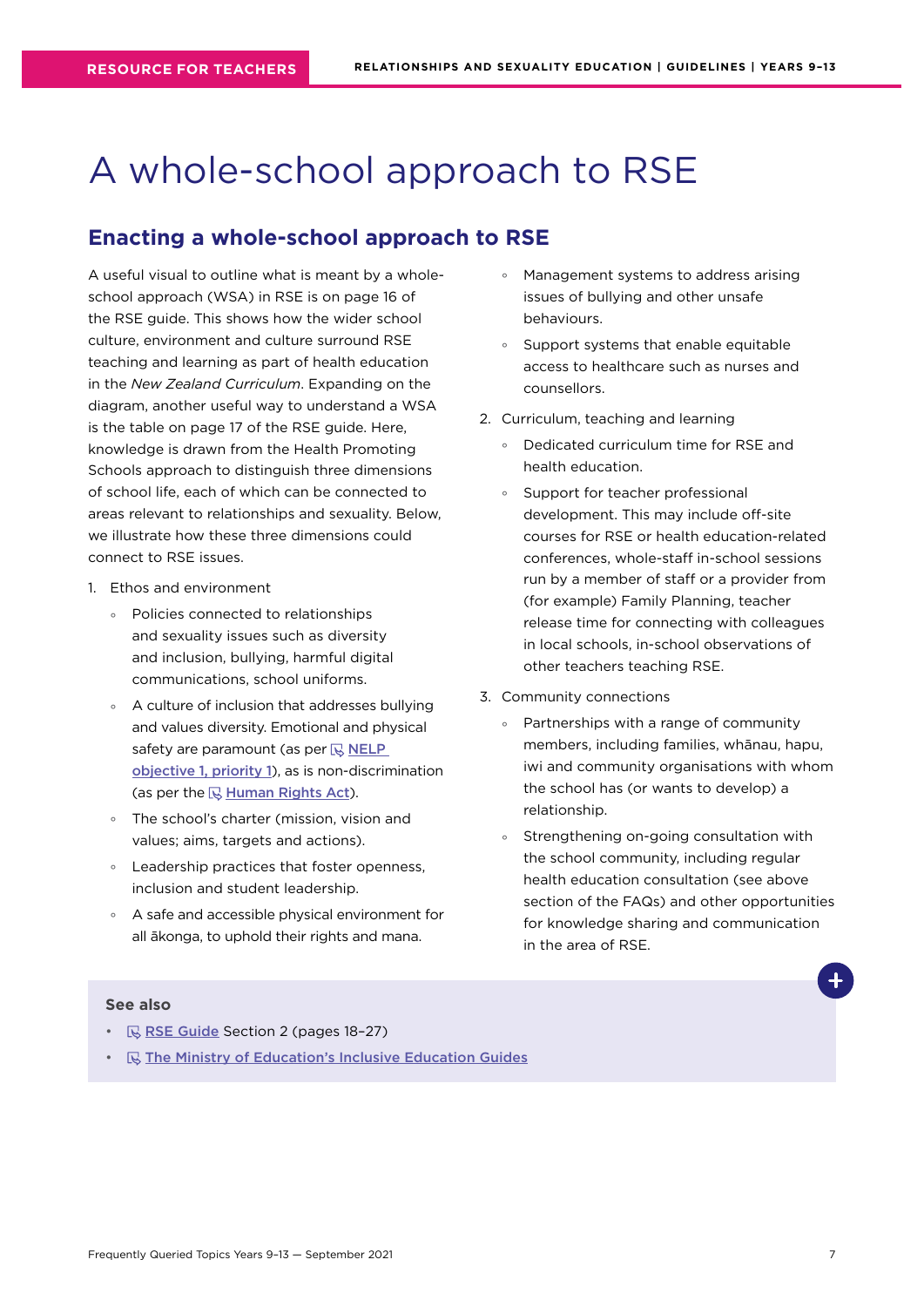## <span id="page-7-0"></span>**Achieving more support from the school community for RSE**

As per the responses around community consultation above, a robust and on-going consultation process can open the dialogue between school and home around issues relating to RSE. This dialogue can provide you with evidence that parents, whānau and caregivers, as well as other community members, value what you aim to achieve in RSE and health education, and the importance of the subject. This, of course, also extends to students — the more ākonga voice you can collect about what they want to learn (and how best they learn) the better.

## **Advocating for more time in health education**

Some specific policy, research or current topics that could be used to support your case for increasing time allocation for RSE (and health education) include:

- The RSE guide's recommendation that 12–15 hours per year should be spent on RSE, and that you provide opportunities for RSE for ākonga in years 11–13 who are not studying health education as part of NCEA (page 34).
- Your school's charter
- $\mathbb{R}$  [Youth 2019 Reports](https://www.youth19.ac.nz/publications) (bearing in mind though that the aim of RSE is learning outcomes, not health outcomes).
- The *New Zealand Curriculum*: Sets the direction for student learning in all state and state integrated schools. The vision, principles, values, key competencies, as well as HPE aspects, all connect to RSE in many ways.
- Our Code, Our Standards: Teachers have a responsibility that includes commitment to

the teaching profession and commitment to learners, family and whānau, and society. The standards for the teaching profession also discuss the importance of teachers planning for and providing high-quality and responsive learning for all students.

- The current climate around the importance of wellbeing in schools (and society!) Wellbeing is on the  $\mathbb R$  [Ministry of Education's agenda](https://www.education.govt.nz/our-work/overall-strategies-and-policies/wellbeing-in-education/), and RSE and health education is a critical piece of the puzzle (see the Q and A above for the three areas of school life in a whole-school approach to wellbeing).
- If your school has a NCEA health education programme, the need for students to have learning experiences in year 9 and 10 that prepare them for learning and achievement at the senior level is another possible lever for increasing curriculum time at the junior secondary level.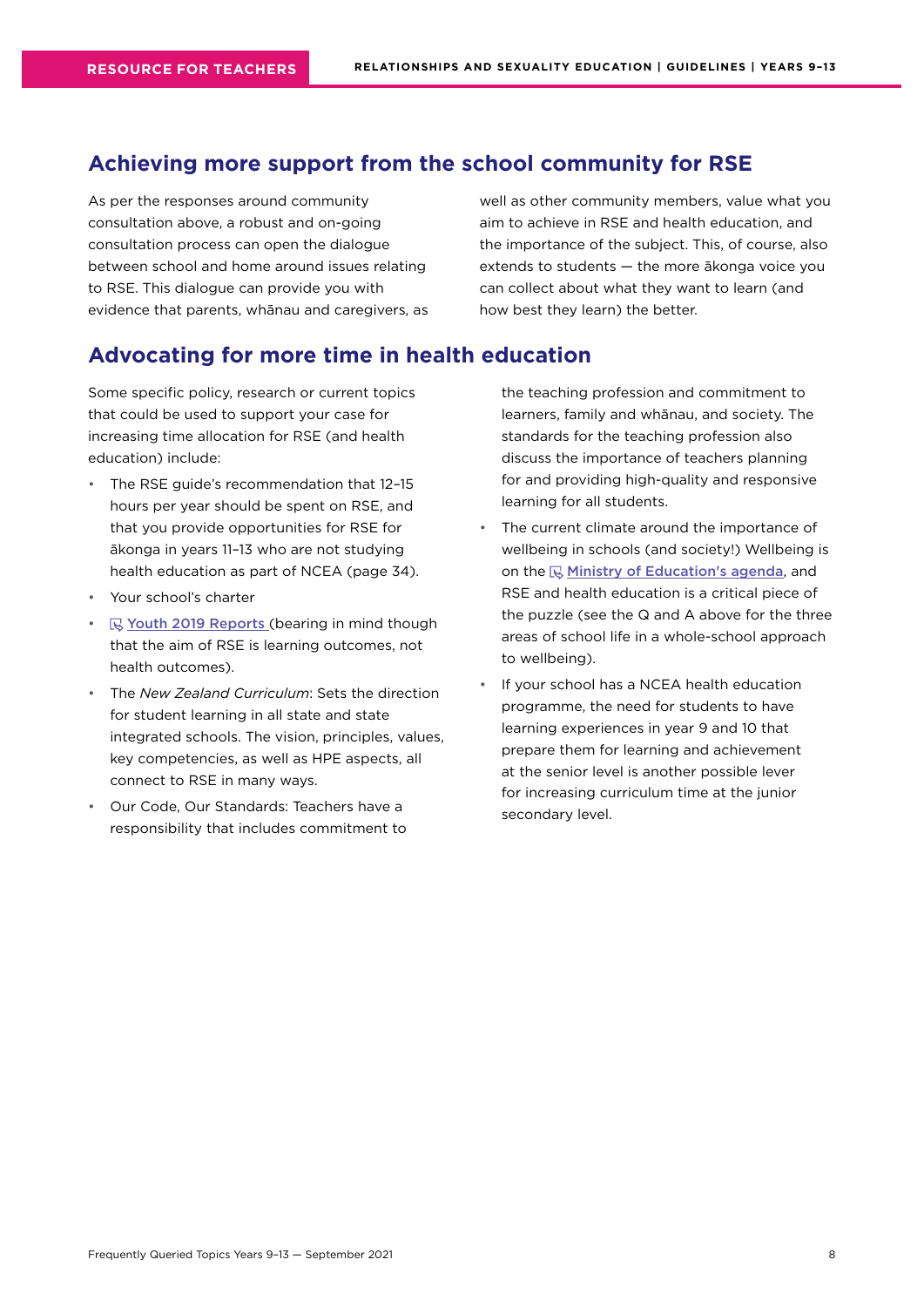## <span id="page-8-0"></span>Teaching RSE

## **Dealing with teacher discomfort in RSE**

There are several policy-level considerations and guidance documents that exist, which support a broad approach to RSE that meets learners' diverse learning needs. This means that, in practice, teachers who teach RSE need to not shy away from covering topics that may challenge them personally. It is important for students to see adults model that it is OK to talk about relationship and sexuality-related topics, and that a non-biased, non-judgemental, open and respectful approach is needed for RSE. Some pertinent documents are:

- Our Code, Our Standards: Teachers have a responsibility that includes commitment to the teaching profession and commitment to learners, family and whānau, and society. The standards for the teaching profession also discuss the importance of teachers planning for and providing high-quality and responsive learning for all students.
- The *New Zealand Curriculum* sets the direction for student learning in all state and state integrated schools. The vision, principles, values and key competencies, as well as the features of

the HPE learning area re-affirm the importance of high-quality, inclusive, broad learning experiences for all ākonga.

- $\nabla$  [NELP objective 1, priority 1](https://www.education.govt.nz/assets/Documents/NELP-TES-documents/FULL-NELP-2020.pdf) cements the need for a safe physical and emotional environment for learners.
- The UN Convention on the Rights of the Child (of which Aotearoa is a signatory), which states that children's rights and culture are to be respected and they will have opportunities to achieve their full potential in education settings. See  $\mathbb Q$  [articles 28 and 29](https://www.ohchr.org/en/professionalinterest/pages/crc.aspx) in particular.
- Culturally responsive and inclusive practices encompass the need for learners' realities to be reflected in their RSE learning.

It may also be useful for teachers to support each other (or seek extra support from others) if needed to reflect upon teaching practice in relation to feeling uncomfortable or being in conflict with their values, attitudes and beliefs. This will help teachers to think critically about the questions and responses they are providing in class when these feelings arise.

#### **See also**

•  $\mathbb R$  [RSE Guide](https://health.tki.org.nz/Teaching-in-Heath-and-Physical-Education-HPE/Policy-Guidelines/Relationships-and-Sexuality-Education) Section 2 (page 27)

## **Teacher PLD and up-skilling**

There are many ways in which teachers can develop confidence in planning for, and teaching, RSE. Because of the diversity of communities, the fast rate of social change, and the need to keep up to date with best practice, professional learning and development (PLD) should be ongoing. Teachers can access support and PLD to inform their practice in RSE in various shapes and forms. It is important to recognise that, in a fastchanging area such as RSE, teachers should not be expected to be an 'expert' in all areas related to teaching RSE. But it is valuable to know where to go for support, whether that be information online, or from organisations that work in the field. The following might help you to think about how and where to access PLD:

- Can you establish or build upon connections with other local teachers, perhaps including those who teach RSE in a nearby secondary school?
- What courses are available locally or online that you could access?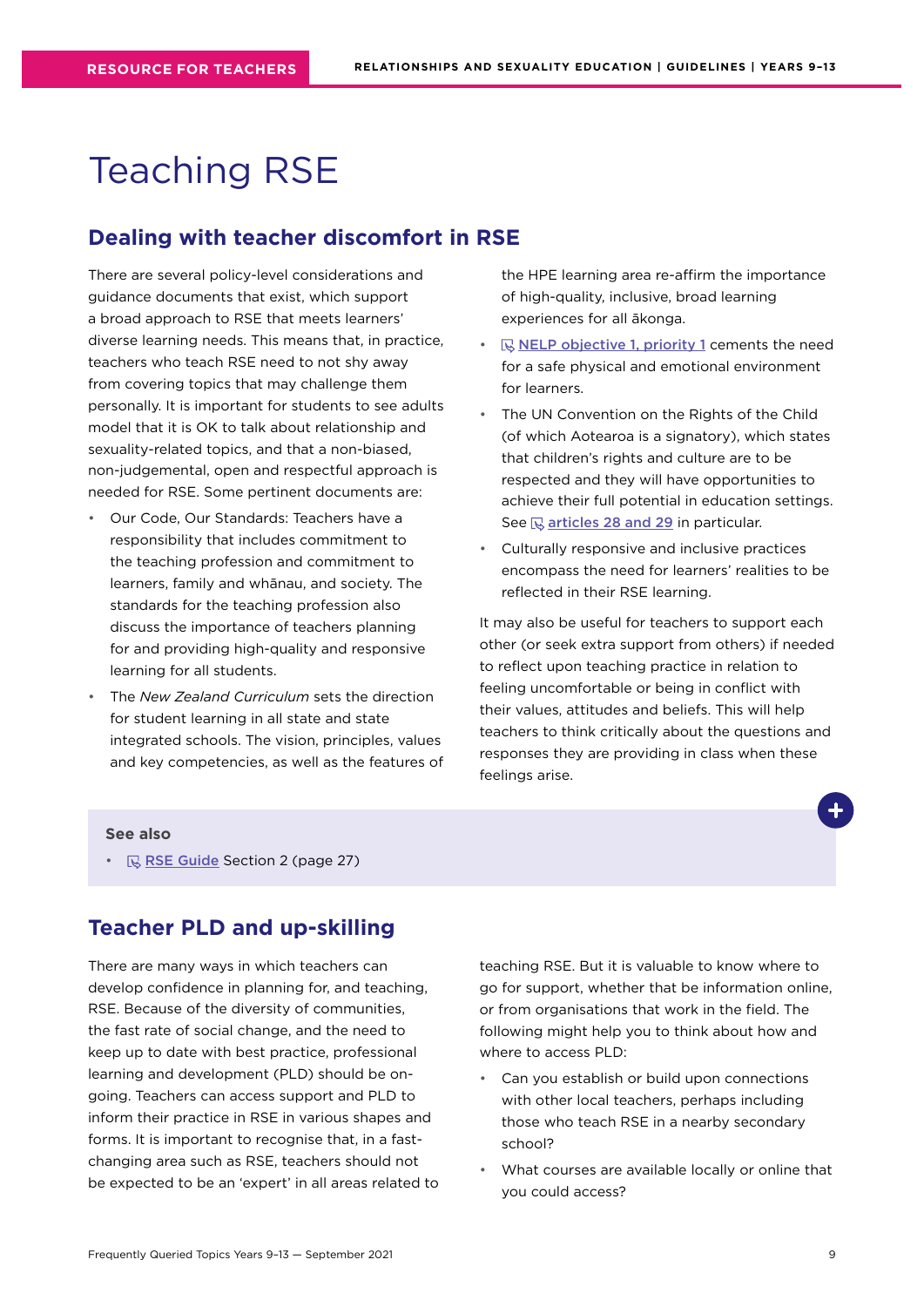- <span id="page-9-0"></span>• How can you access external expertise to come into the school to empower teachers to plan and teach RSE and how can this be done in partnership and in a sustainable way?
- How can teachers in the school support each other?
- What communities of practice exist online or offline that you can tap into for support?
- How can you make time for teachers to collaboratively plan programmes that connect to messages in the RSE guide and are responsive in your context?
- How can you collect and act upon student voice to inform planning and teaching?

#### **See also**

- $\mathbb{R}$  [RSE Guide](https://health.tki.org.nz/Teaching-in-Heath-and-Physical-Education-HPE/Policy-Guidelines/Relationships-and-Sexuality-Education) Section 3 (pages 28-31; pages 40-44)
- **B** Effective Pedagogy in RSE
- $\mathbb Q$  Video Hornby High School,  $\mathbb Q$  Video Lynfield College and  $\mathbb Q$  Video Wellington High School
- $\cdot$   $\quad$   $\mathbb{R}$  [Family Planning](https://www.familyplanning.org.nz/)
- *<u>R</u>* [Inside Out](http://insideout.org.nz/)
- $\mathbb Q$  [Te Whāriki Takapou](https://tewhariki.org.nz/)
- $\mathbb Q$  [The Village Collective](https://www.villagecollective.org.nz/)
- **B**[NZHEA](https://healtheducation.org.nz)

### **Answering ākonga questions**

You could be asked any question at any time while teaching and for a number of reasons. Sometimes students may be testing the water with you or seeking attention from peers, but most often there will be a genuine desire to learn. You need to be prepared for questions on a wide variety of topics, and legally you are entitled to answer any question a student asks you. But before you answer, it's important that you have knowledge about these topics. A question box gives you time to consider your response, so this method means you are less likely to be put on the spot. It is important that you feel confident and comfortable with teaching RSE, including responding to questions, so seek support from your colleagues if needed.

If you decide that you will not answer a question from the question box, give students a reason. You could say, "This question asks … but I am not going to answer it because …" or, "This question is directed to me personally. I won't be answering from my own experience. But some people believe … and others feel …"

For help-seeking and disclosure-type questions, ensure you are familiar with your school's child protection policy and procedures. You should also be familiar with school and community support services for young people and recommend these to encourage help-seeking behaviour from students.

Students will ask you spontaneous questions during the learning opportunities. Here are some guidelines for responding:

- Keep your expression neutral don't show any offence, disapproval or discomfort at the question.
- It's OK to acknowledge to students that while sexuality is normal, some people find it uncomfortable and difficult to talk about. You can acknowledge that there are not always easy or straightforward answers and that it's OK to wonder about it and ask questions.
- Answer immediately if the question is simple and you know the answer.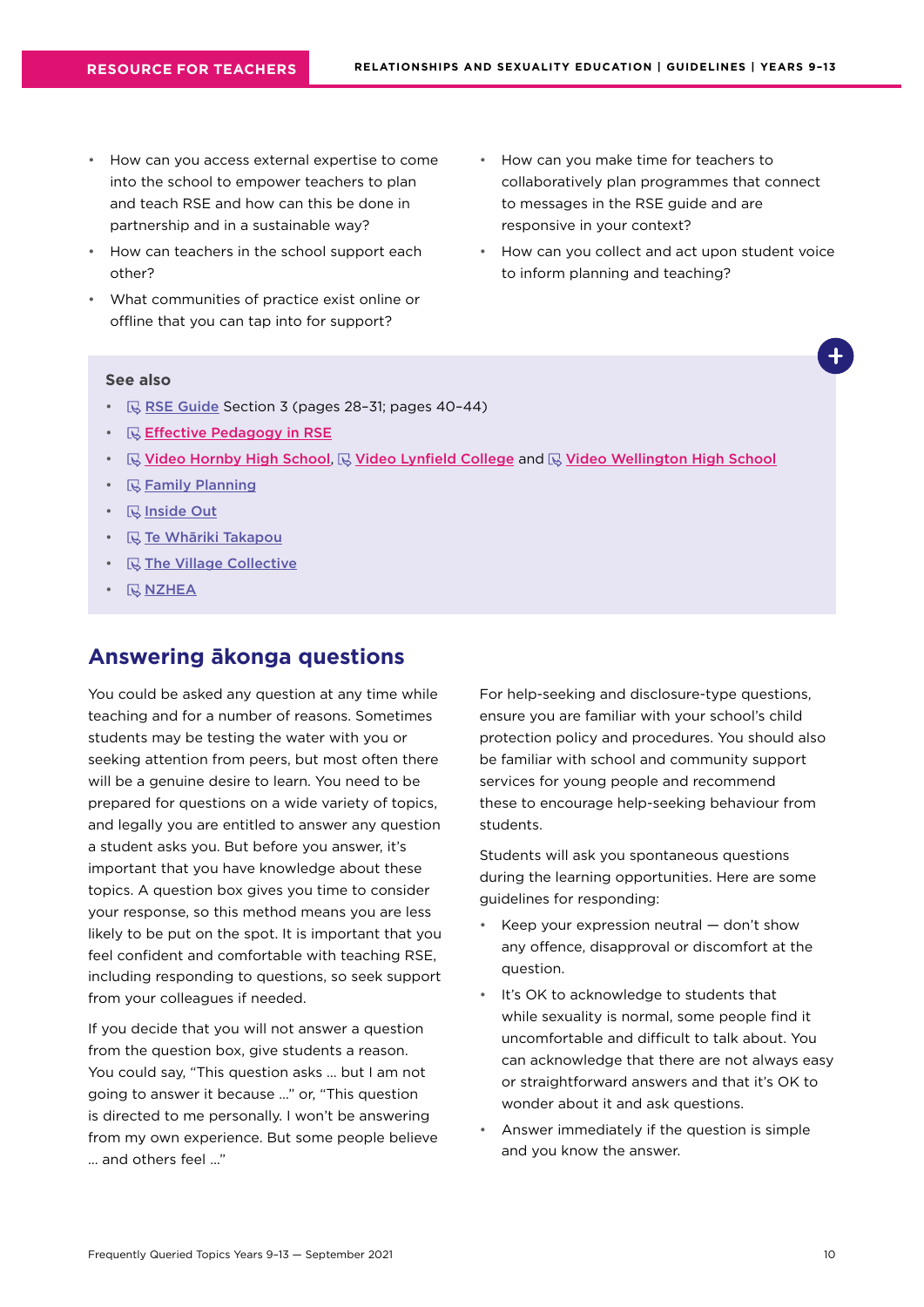- <span id="page-10-0"></span>• If you are not sure whether you have understood the question correctly, ask a clarifying question before responding.
- If you don't know the answer or are uncomfortable answering straight away, tell the class that you will check it out and get back to them the next day. Make sure you keep your word.
- Be honest but do not answer personal questions that relate to you specifically. Use wording such as, "Some people think/do … and others …" or, "What do others think?"
- If the question is too personal, clearly state that you won't be answering it.
- If the question is very specific to the student, consider whether the whole class needs to

## **Students with additional learning needs**

Students with additional learning needs are at particular risk of being excluded from RSE. Talk with their support team about how to support these students, and if they have an individual education plan, make sure it includes provision for RSE. Learners and their whānau should be consulted about RSE programmes and about issues of access, safety and inclusion in the school. Teaching and learning resources may need to be adjusted so learning is accessible and inclusive, such as by using language/terminology and ideas that can be understood. For example, what feels right and what feels wrong, being kind to others, and others being kind to us. See the **[Ministry's Inclusive Education Guide](https://www.inclusive.tki.org.nz/guides/) for practical** strategies, suggestions and resources to support learners with a range of additional needs.

Often we see mainstream programmes getting adapted for learning needs. However, if teachers consider diverse learning needs right from the start in their lesson planning, sessions can work for everyone inclusively.

Thinking about **pedagogy**, consider the following points:

- Use experiential learning methodologies (i.e. role-plays, practise specific skills repeatedly, create and act out social stories).
	- ° Consider the language and concepts used and break down abstract concepts to concrete examples (scenario-based).

hear the answer. It may be better discussed individually.

- If you feel very uncomfortable about answering a question, you may want to refer the student to someone else or arrange for someone to come in to talk to the class and answer the question.
- If a student's question communicates offensive or discriminatory messages, you will need to deal with this sensitively, by making clear to the class at the time the inappropriateness of the question. This might mean leaving alone the details of the question  $-$  and its answer  $-$  in the moment, but coming back to it with a more considered response.
	- ° Consider the appropriateness of videos relating to subtitles, simple language and speed (particularly for deaf and hearing impaired).
- Use additional cues, such as visuals and gestures (i.e. draw stories, use posters with visual cues — e.g. the Kidpower Safety Skill Signal posters and gestures, see link below).
- Many are survivors practice skills using nonintrusive everyday scenarios. For example, an argument over a piece of playground equipment, or a request to help a parent out at home.
- Make learning safety skills (such as effective communication, saying "no") a successful experience so that the student feels able and entitled.
- Use repetition  $-$  hang up visuals of the skills you practised and refer to them. Support application of the skills in everyday life. By reinforcing a 'concept' or 'skill' in a variety of ways, learning is more likely to be integrated and applied.
- Use simple language.
- Use consistent language and rules.
- Prioritise and practise a limited number of skills at a time.
- Consult with their support team and whānau around learning capacities and appropriate language and concepts.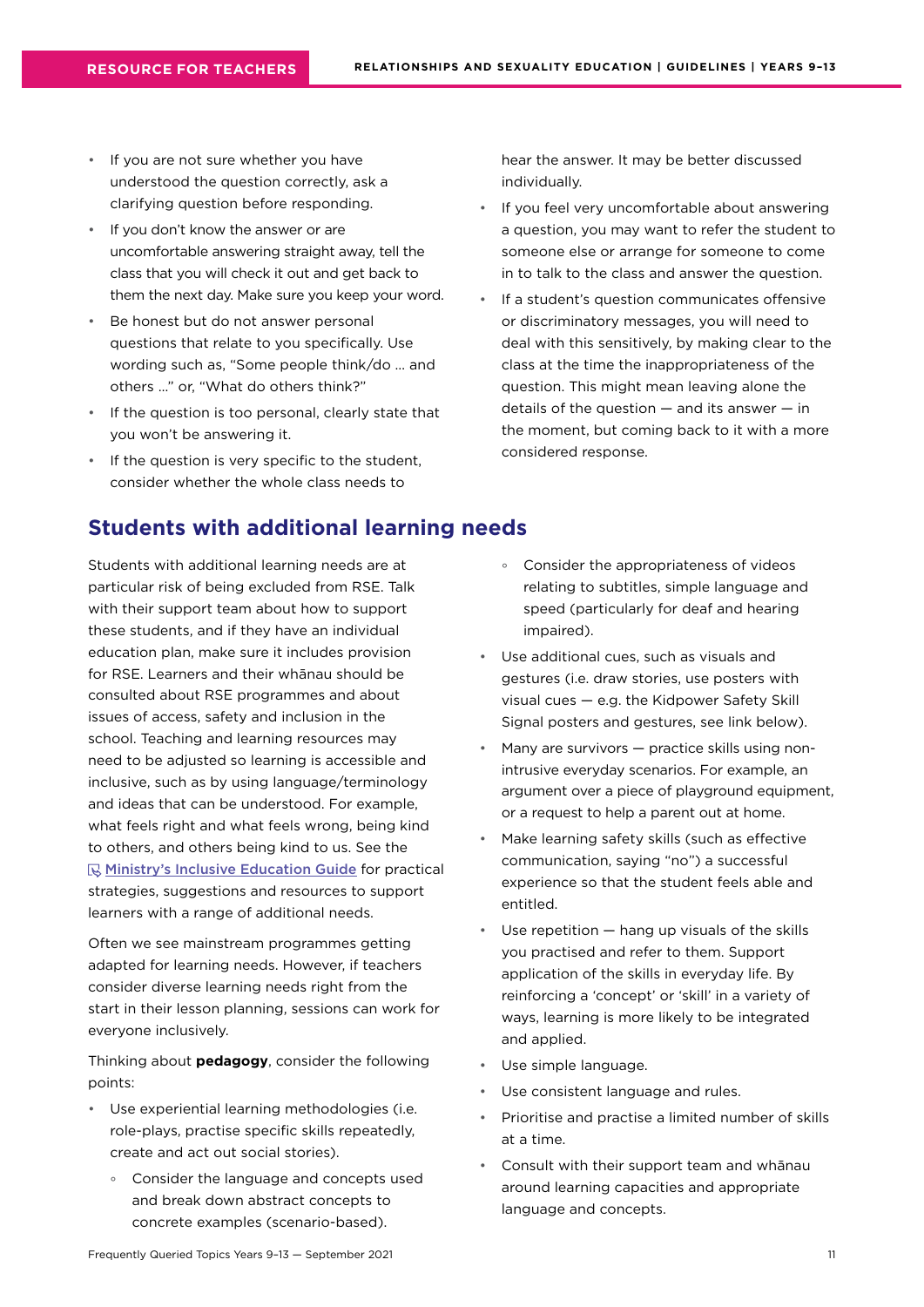<span id="page-11-0"></span>Thinking about **content**, consider the following points:

- Learn and apply the ground rules for healthy relationships and interactions — establish clear and simple ground rules (i.e. that every interaction needs to be safe, allowed, consensual and not a secret — as per the four Kidpower Consent Rules, see link below)
- Practise how to interrupt when something is physically or emotionally unsafe. For example,

set up practices to say, "Excuse me, I need help. It's about my safety".

- Practise how to accept a refusal gracefully invent practices, such where student A asks student B for something, and B says "no". A then responds with "OK".
- Specific to content relating to consent, communication and body language, consider the appropriateness of language around 'verbal cues' and 'non-verbal cues' for those who are non-verbal.

#### **See also**

- $\mathbb{R}$  [RSE Guide](https://health.tki.org.nz/Teaching-in-Heath-and-Physical-Education-HPE/Policy-Guidelines/Relationships-and-Sexuality-Education) Section 3 (page 43)
- $\mathbb Q$  [The Ministry of Education's Inclusive Education Guides](https://www.inclusive.tki.org.nz/)
- **B** [Safety Through Skills Before Knowledge](https://www.kidpower.org/library/article/safety-through-skills-before-knowledge)
- $\Box$  [The Kidpower and Fullpower Consent Rules](https://www.kidpower.org/library/consent-posters/)
- $\cdot$   $\quad$   $\mathbb{R}$  [The Kidpower Safety Skills](https://empowermenttrust.nz/resources/kidpower-safety-signals/)

## **Effective teaching in RSE**

Effective and successful RSE occurs when enough time is dedicated to RSE and when teachers are confident and knowledgeable enough to deliver programmes that are meaningful, student-centred, and up-to-date. This is the 'curriculum, teaching and learning' aspect of a whole-school approach to RSE, and therefore needs to be supported by school culture and community connections. It is important to be responsive to the needs of your ākonga in terms of learning needs for RSE — ākonga voice can feed into your planning to ensure that both what is taught in RSE and how it is taught meets your learners' needs. Teachers

need to be comfortable talking about a wide range of topics relating to RSE, and programmes need to be sensitively developed and taught. RSE can be integrated across learning areas, and not solely connected to the Health and Physical Education learning area. See Section 3 of the RSE guide for ideas for teaching RSE across the curriculum, and our resource on pedagogical content knowledge for ideas around effective pedagogies in RSE. Teaching practice in RSE as part of health education should also align with the principles of effective pedagogy in The *New Zealand Curriculum* and the standards for the teaching profession.

- $\mathbb{R}$  [RSE Guide](https://health.tki.org.nz/Teaching-in-Heath-and-Physical-Education-HPE/Policy-Guidelines/Relationships-and-Sexuality-Education) Section 2 (page 27)
- $\cdot$   $\quad$   $\mathbb{R}$  Effective Pedagogy in RSE
- $\mathbb R$  Video Wellington High School
- $\mathbb R$  [Mental Health Education and Hauora: Teaching interpersonal skills, resilience and wellbeing](https://healtheducation.org.nz/resources/mental-health-education/)
- **[Making Connections with Pacific Ideas in Health Education](https://healtheducation.org.nz/resources/)**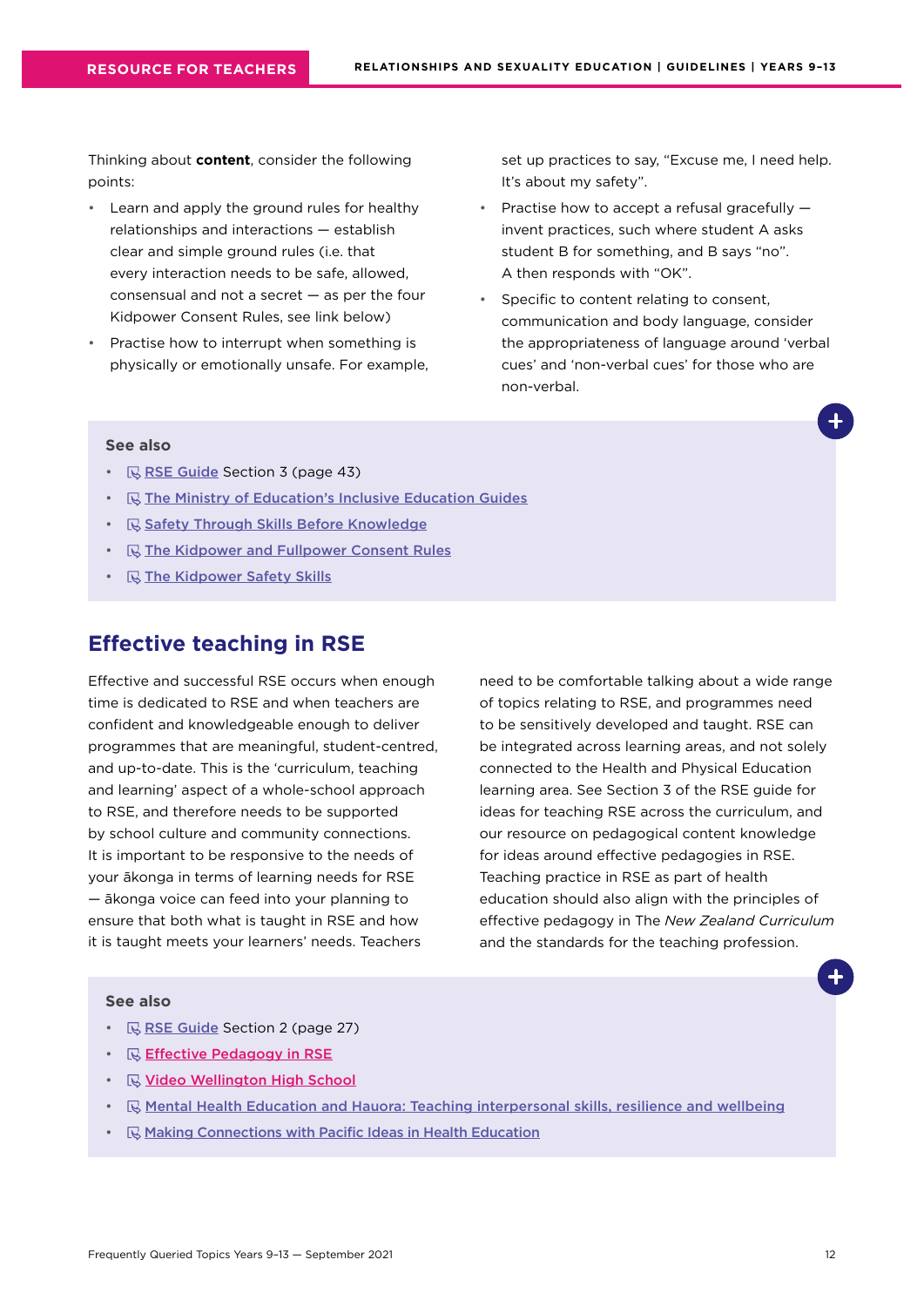### <span id="page-12-0"></span>**Structuring year 9 and 10 RSE**

The way in which RSE is organised and what is covered in Years 9 & 10 will be guided by your timetable and your learners' needs, respectively. The RSE guide draws on ERO (2007) to recommend 12–15 hours of RSE per year. Given that this is only one key area of learning typically covered in health education (others being mental health, body care and physical safety and food and nutrition), the following planning questions might be helpful for you to make the most of health education time to provide a thorough and responsive RSE programme:

- What knowledge, understanding and skills do learners bring with them into year 9? What have their experiences of RSE been, and what do they report as wanting to know?
- How closely does your current programme align with the learning outcomes in the key charts of the RSE guide (page 35 for curriculum level 4 and page 36 for curriculum level 5)?
- Has pubertal change already been well covered, and something you can spend a lot less time on than you might have in the past?
- Would it be appropriate for year 9 RSE to have more of a focus on friendships and relationships, and start to delve into some more

hard-hitting sexuality topics and then build upon these in year 10?

- Given that most learners do not go on to study health education past year 10, what knowledge, understanding and skills do you want them to leave with when they finish year 10? And then, what opportunities exist for weaving some RSE into senior secondary that are not tied to NCEA?
- Does your community consultation evidence (which should include student voice) give you any evidence to support your planning?
- If your time to teach health education, and RSE, in Years 9 & 10 is limited (which is the case for most teachers), how can you combine learning contexts in a clever way? For example, relationships are central to RSE, alcohol issues can be connected to consent and communication, gender diversity is connected to safety in the school — can you draw on a range of contexts and weave this together to create meaningful learning in RSE across more than just the annual 'unit on sexuality'?

Finally, we recommend connecting with colleagues in local schools and with other teachers of RSE and health education to both share practice and learn from each other.

#### **See also**

- $\mathbb{R}$  [RSE Guide](https://health.tki.org.nz/Teaching-in-Heath-and-Physical-Education-HPE/Policy-Guidelines/Relationships-and-Sexuality-Education) Section 3 (pages 28-30; pages 34-36)
- **B** Effective Pedagogy in RSE
- $\mathbb R$  Video Hornby High School
- $\mathbb R$  [Mental Health Education and Hauora: Teaching interpersonal skills, resilience and wellbeing.](https://healtheducation.org.nz/resources/mental-health-education/ )
- $\mathbb R$  [Health Education Resources](https://healtheducation.org.nz/resources/) A range of teaching and learning resources across mental health education, alcohol and drug education, and Pacific contexts in health education

#### **Integrated approaches to RSE (across the curriculum)**

Relationships and sexuality are ubiquitous topics that are central to our human lives. As such, it is likely that RSE-related learning can be connected to a wide range of contexts across different

learning areas in the *New Zealand Curriculum*. Research on teachers' experiences of curriculum integration reveals both challenges and possibilities associated with integration (McPhail, 2018; NZCER,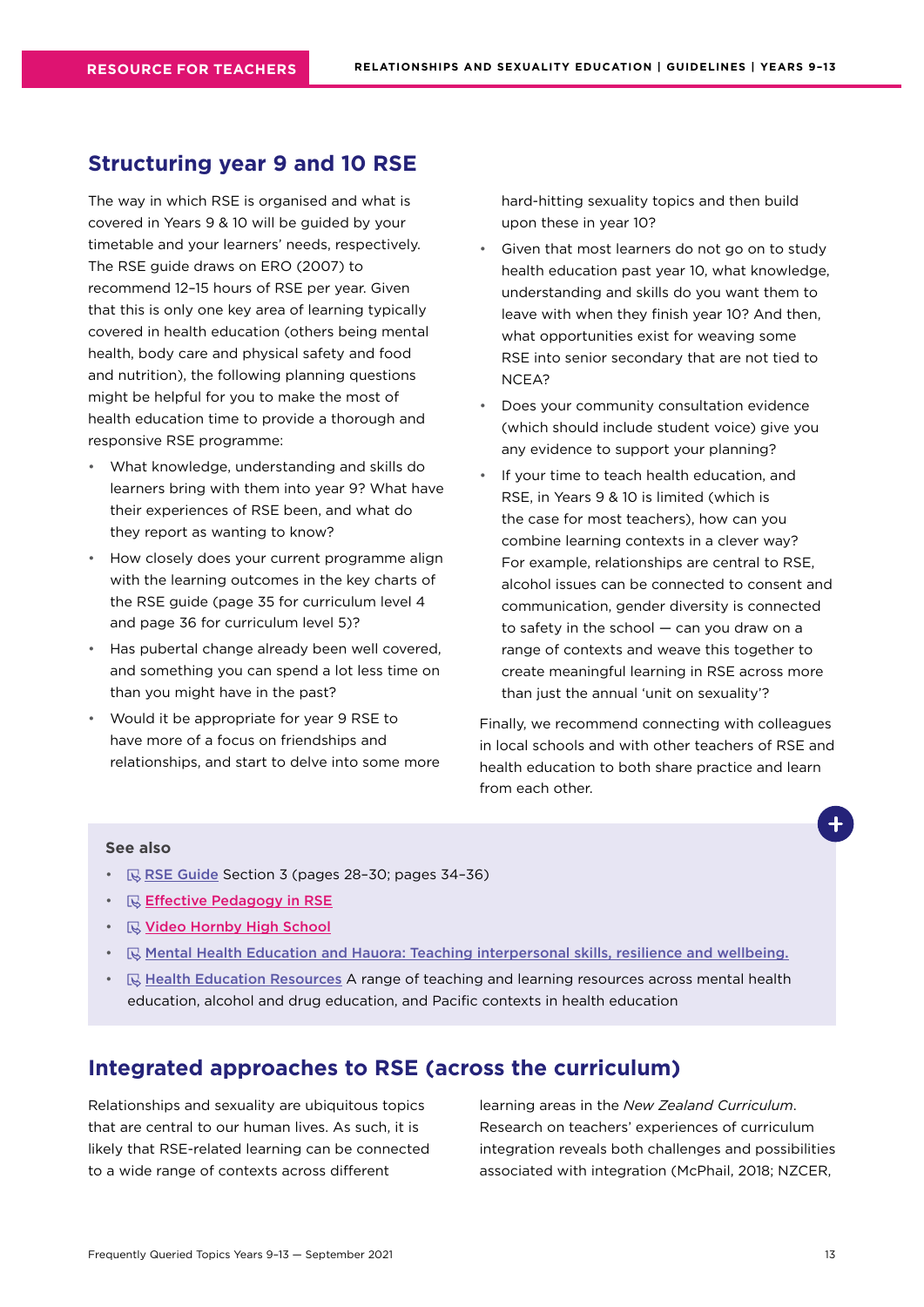<span id="page-13-0"></span>2019). Curriculum integration is often approached in a whole-school context, so you may need to be guided by your school's approach in this area, but some general questions for you to consider when planning are:

- Consider pedagogy to be enacted for the integration — if student-led or project-based learning, how is this balanced with the need to develop disciplinary knowledge across both subjects?
- How can you ensure that RSE material is approached ethically and sensitively (i.e. in accordance with the health education statement in the *New Zealand Curriculum*)?
- What roles will teachers have in planning and teaching in order to ensure that disciplinary

knowledge is developed in learners, and how will you negotiate roles and responsibilities?

- What connections exist between the learning areas and concepts/contexts being explored, and how do these connections add value to learners when they are combined?
- What do you want students to learn by bringing two (or more) learning areas together?
- What might you (and your students) gain, and what might you (and your students) lose?
- How will you ensure that one learning area/ subject does not dominate at the expense of the other?
- How will non-health education teachers deal with some of the more sensitive topics and issues that may arise?

#### **References**

- McPhail, G. (2018). Curriculum integration in the senior secondary school: A case study in a national assessment context. *Journal of Curriculum Studies*, 50(1), 56–76
- NZCER (2019) report on curriculum integration  $\mathbb{Q}$  [Curriculum Intergration Report \(NZCER\)](https://www.nzcer.org.nz/system/files/Curriculum%20Integration%202018-2019.pdf)

#### **See also**

- $\mathbb{R}$  [RSE Guide](https://health.tki.org.nz/Teaching-in-Heath-and-Physical-Education-HPE/Policy-Guidelines/Relationships-and-Sexuality-Education) Section 3 (pages 31-33)
- **B** Effective Pedagogy in RSE
- $\mathbb{R}$  [Tips for curriculum integration](https://theeducationhub.org.nz/an-introduction-to-curriculum-integration/)

## **The need for education around gender identity and diversity**

In RSE, this is about our teaching reflecting the *New Zealand Curriculum* (and Health and Physical Education (HPE) as a learning area within) as well as needing to be aware of who is in our class, and their needs.

In terms of any gender diverse students in your class (note that they may or may not be 'out' as trans or non-binary, and many young people will still be working out who they are) the literature on inclusive and culturally responsive practice asserts the importance of designing and teaching RSE programmes within which learners can see themselves and their realities. Policy such as  $\mathbb R$  [NELP objective 1 priority 1](https://www.education.govt.nz/assets/Documents/NELP-TES-documents/FULL-NELP-2020.pdf), the Human Rights

Act, and Our Code, Our Standards, reinforce the need for all learners to be emotionally and physically safe at school. In terms of the curriculum, the front-end principle of inclusion sums this all up well: "The curriculum is non-sexist, non-racist, and non-discriminatory. It ensures that students' identities, languages, abilities, and talents are recognised and affirmed and that their learning needs are addressed". (Ministry of Education, 2007, p. 9)

In terms of the learning outcomes of RSE and health education, the underlying concepts of HPE, as well as strands C (Relationships with Other People) and D (Healthy Communities and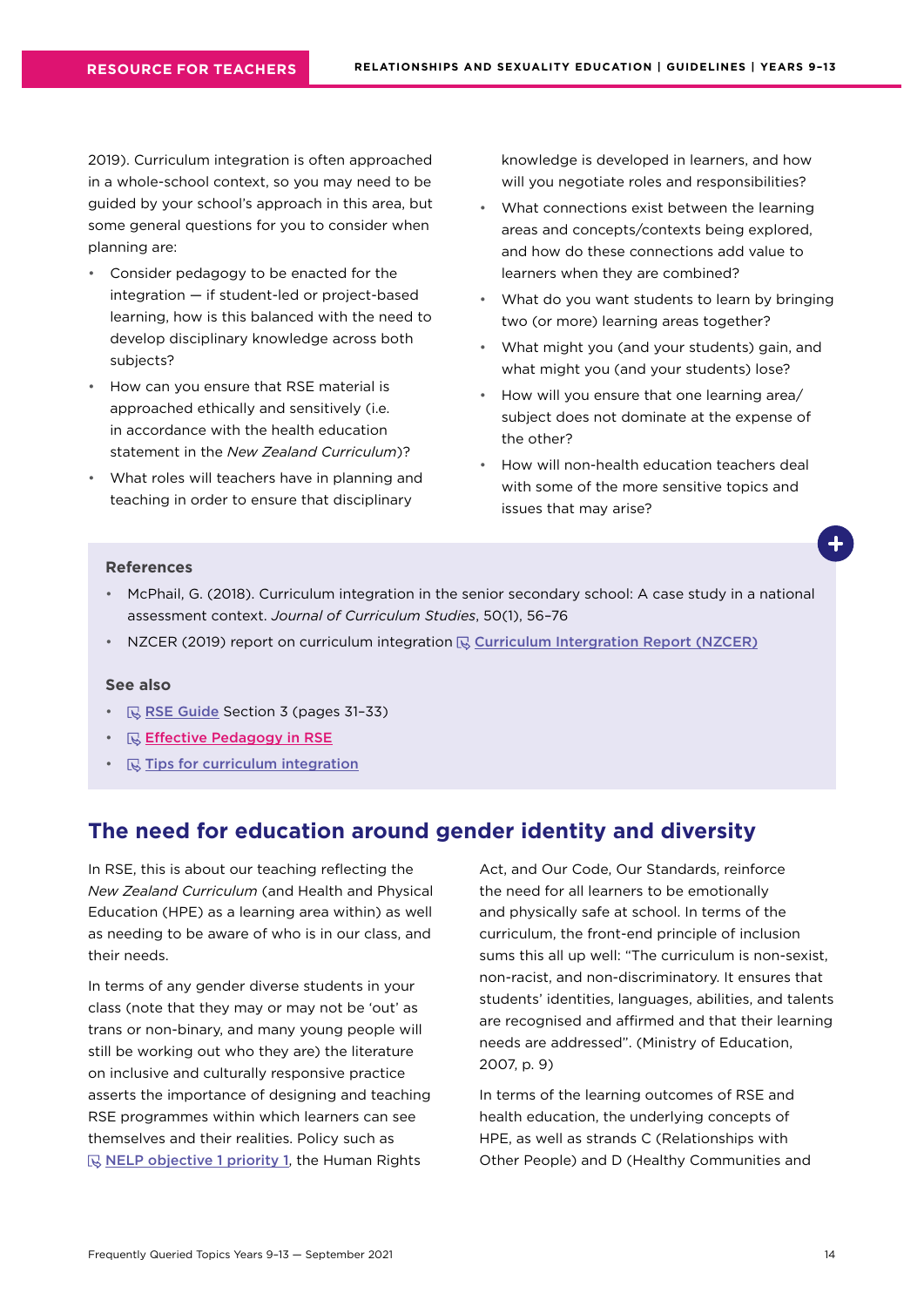<span id="page-14-0"></span>Environments) are particularly relevant. The sorts of learning outcomes that are situated within these aspects are personal and interpersonal skills, and attitudes and values that help prepare young people for relating to people from diverse backgrounds and to see themselves as agents of change for social justice in their lives and communities. In a well-planned RSE and health education programme, young people will have the opportunity to learn about diversity amongst people (gender diversity being one example thereof), learn to think critically by challenging assumptions and exploring power imbalances, understand how we are all different, and value difference

Learning in this area of RSE is not about drawing attention to, or 'outing' any students in the class. Care needs to be taken to avoid putting students on the spot to answer questions about 'what is it like' or to see them as the expert in this area. Alternatives here include guest presentations from organisations such as InsideOUT or using video resources featuring diverse people's lived experiences.

Note also that learning about gender identity includes gender norms. For example, the way in which people of different gender identities are portrayed in popular culture, the media, advertising, and in our communities.

#### **Reference**

• Ministry of Education (2007). *The New Zealand Curriculum.* Wellington: Learning Media

#### **See also**

- $\mathbb R$  [RSE Guide](https://health.tki.org.nz/Teaching-in-Heath-and-Physical-Education-HPE/Policy-Guidelines/Relationships-and-Sexuality-Education) Section 2 (page 13) and Section 3 (page 42)
- $\mathbb R$  Video Wellington High School and  $\mathbb R$  Video Lynfield College
- $\mathbb R$  [Ministry of Education Inclusive Education Guides](https://www.inclusive.tki.org.nz/guides/supporting-lgbtiqa-students/)
- [InsideOUT's resource](http://insideout.org.nz/resources/) *Making Schools Safer for Transgender, Gender Diverse and Intersex students*

#### **Learning about safer sex practices**

There are many reasons why this is important learning for students in year 9 and 10, but, as always, be guided by the learning needs of your class. The reasons include:

- RSE (as part of health education in the Health and Physical Education learning area) is only mandated until the end of year 10. Therefore, young people may not access curriculum learning experiences in RSE past this level, and this is important learning to cover.
- It is important to model the idea that conversations about safer sex practices are important and should be normalised — this removes any potential discomfort and unease in

people's relationships, including the discussion of safer sex practices with future partners and healthcare providers.

Strand A encompasses more of the personal safety aspect of safer sex practices, while Strand C covers relationships and interpersonal skills — e.g. assertiveness, problem-solving, negotiation, power in relationships, consent, etc. Strand D speaks to the societal support systems in place to promote sexual health. Therefore, learning experiences around safer sex practices are considered more broadly than a sole focus on barrier methods, contraceptives and keeping physically safe.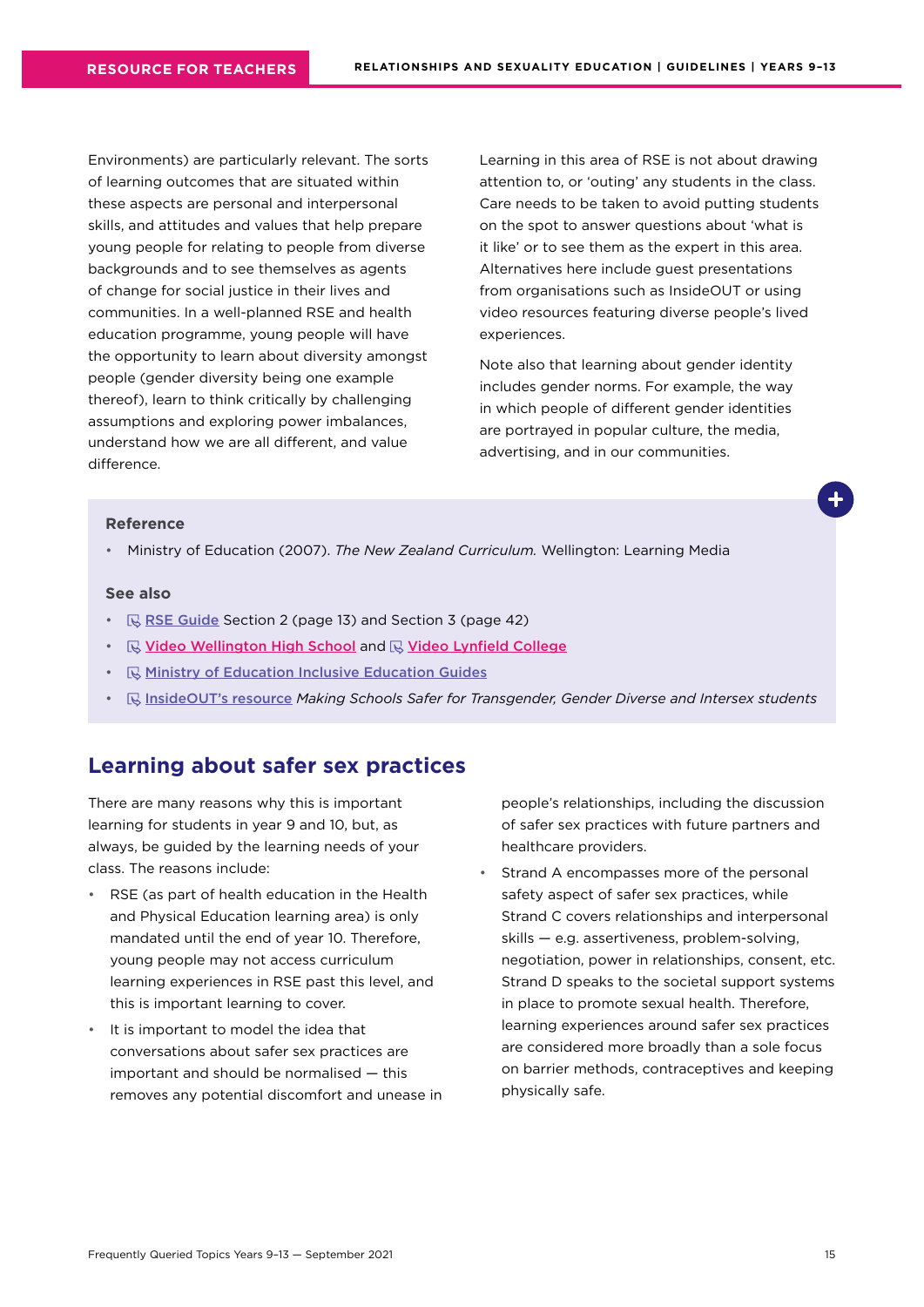### <span id="page-15-0"></span>**Māori, Pacific and other cultural knowledge in RSE**

First, we recommend that you draw upon local community members' knowledge, perhaps as part of your regular health education consultation process. A diversity of knowledges and understandings exist across Māori, Pacific peoples, and people from other cultural groups, so it is difficult to pin down the nature of valued knowledge, and how best to incorporate this into RSE programmes in any given context. Some considerations, however, are:

- How familiar are you with concepts relating to RSE from different cultural perspectives? How can you further develop your understanding?
- To what extent do you draw upon indigenous models of health and wellbeing, such as te

whare tapa whā, Fonofale, Kalaka, Tivaevae, Fonua, Te Vaka Atafaga, and other relevant cultural models — and how could you incorporate these?

• What words, ideas, stories, whakataukī (and so forth) could you draw upon from a range of cultures to enhance your RSE programme?

We also recommend a close read of the RSE quide pages 41–42 in order to deepen your understanding of cultural knowledge relating to RSE for Māori and Pacific ākonga. Integrating these into teaching and learning from the beginning is considered best practice, as is recognising and capitalising upon the knowledge and understanding ākonga bring with them into RSE learning.

#### **See also**

- $\mathbb{R}$  [RSE Guide](https://health.tki.org.nz/Teaching-in-Heath-and-Physical-Education-HPE/Policy-Guidelines/Relationships-and-Sexuality-Education) Section 1 (pages 14-17) and Section 3 (pages 41-42)
- The Ministry of Education's Inclusive Education guides  $\mathbb Q$  [Supporting Pacific Learners](https://www.inclusive.tki.org.nz/guides/supporting-pacific-learners/) and **[Supporting Māori Learners](https://www.inclusive.tki.org.nz/guides/supporting-maori-students/)**
- $\cdot$   $\mathbb R$  [Te Ara section on Māori sexualities](https://teara.govt.nz/en/hokakatanga-maori-sexualities/media)
- $\mathbb Q$  [Takatāpui Resource Hub](https://takatapui.nz/)
- **[NZHEA: Making Connections with Pacific Ideas in Health Education](https://healtheducation.org.nz/resources/)**

## **Balancing time between sexual health learning and learning about relationships**

The 2020 RSE guide points to the need to put relationships front and centre when exploring sexuality education, hence the move to language of 'relationships and sexuality education'. By approaching this key area of learning in this way, we leave the traditional 'sex education' approach well behind, and thus open opportunities for a wide variety of learning experiences that encompass the ideas set out in the key learning tables of the RSE guide (pages 35–39).

The RSE guide explains that "it is important to note that sex education and sexuality education are different. The *New Zealand Curriculum* supports

a holistic approach to sexuality education as defined by the hauora model, which includes physical, social, mental, emotional, and spiritual aspects. This is much broader than sex education, which relates only to the physical aspects of sexual and reproductive knowledge" (page 12).

A 2018  $\overline{\mathbb{Q}}$  [survey](https://www.familyplanning.org.nz/media/303990/youth-survey-summary-report_march2019_final.pdf) conducted by Family Planning found that young people wanted a broader approach to RSE. An extract from the report is: "They want more in-depth and wide ranging learning — from the practical aspects of sex like contraception, pregnancy and sexually transmitted infections (STIs), to learning related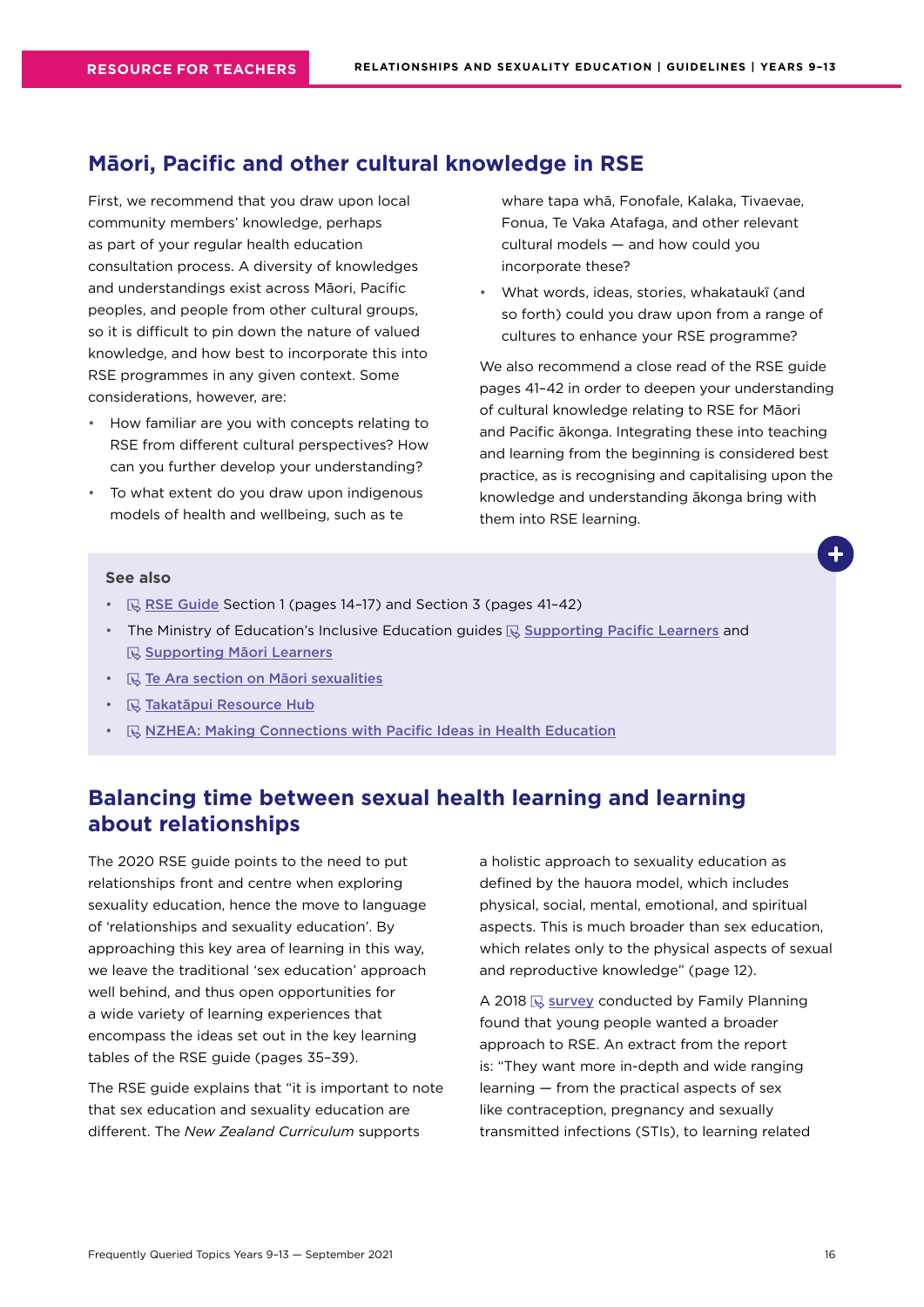<span id="page-16-0"></span>to emotions, consent, communication and safety in relationships. And they want a more open and inclusive approach to relationship and sexuality education which acknowledges diversity of gender, sexuality and experiences". (Family Planning, 2018,  $p. 6$ )  $\mathbb{R}$  [Research](https://www.classificationoffice.govt.nz/assets/PDFs/Growing-up-with-Porn-Web.pdf) conducted for the Classification Office likewise found that young people see a

focus on sex and biological aspects in sexuality education as inadequate — especially when this is framed in heteronormative terms.

In summary, a broad approach to RSE will encompass a range of considerations, of which biological aspects may form only a small part.

#### **References**

- Classification Office (2020). *Growing up with Porn: Insights from young New Zealanders.* Wellington, NZ: Classification Office  $\mathbb Q$  [Growing up with Porn Report](https://www.classificationoffice.govt.nz/assets/PDFs/Growing-up-with-Porn-Web.pdf)
- Family Planning (2018). *Young people's experiences of sexuality education* **Voung people's experiences of sexuality education [Report](https://www.familyplanning.org.nz/media/303990/youth-survey-summary-report_march2019_final.pdf)**

## **Introducing learning about pornography**

There is no one-size-fits all answer, so be guided by your learners' needs here.

Research from the Classification Office (2020) states that: "Information need(s) to be available in different places, from different people and in different ways in order to reach young people in a way that works for them... There was no clear agreement about the age or year level this education about porn or sex should begin at school. However, most thought this should begin before puberty, and before most young people see porn. Feedback from young people suggests that the intermediate years (age 11–13) would be the best time to start addressing sexuality education and issues around porn" (Page 45).

In conjunction with the Classification Office, the Ministry of Education has developed an educator resource, 'Ka huri i te kōrero — changing the conversation around pornography in RSE'. We recommend you access this resource to support your planning for this aspect of RSE.

#### **Reference**

• Classification Office (2020). *Growing up with Porn: Insights from young New Zealanders.* Wellington, NZ: Classification Office  $\mathbb Q$  [Growing up with Porn Report](https://www.classificationoffice.govt.nz/assets/PDFs/Growing-up-with-Porn-Web.pdf)

- $\mathbb R$  [RSE Guide](https://health.tki.org.nz/Teaching-in-Heath-and-Physical-Education-HPE/Policy-Guidelines/Relationships-and-Sexuality-Education) Section 1 (page 13)
- $\mathbb R$  [Classification Office YouTube](https://www.youtube.com/channel/UC4FZc4ZmmjN-zwVGqXngaoA) channel for videos with animations
- **E** Classification Office/MoE Pornography Education Resource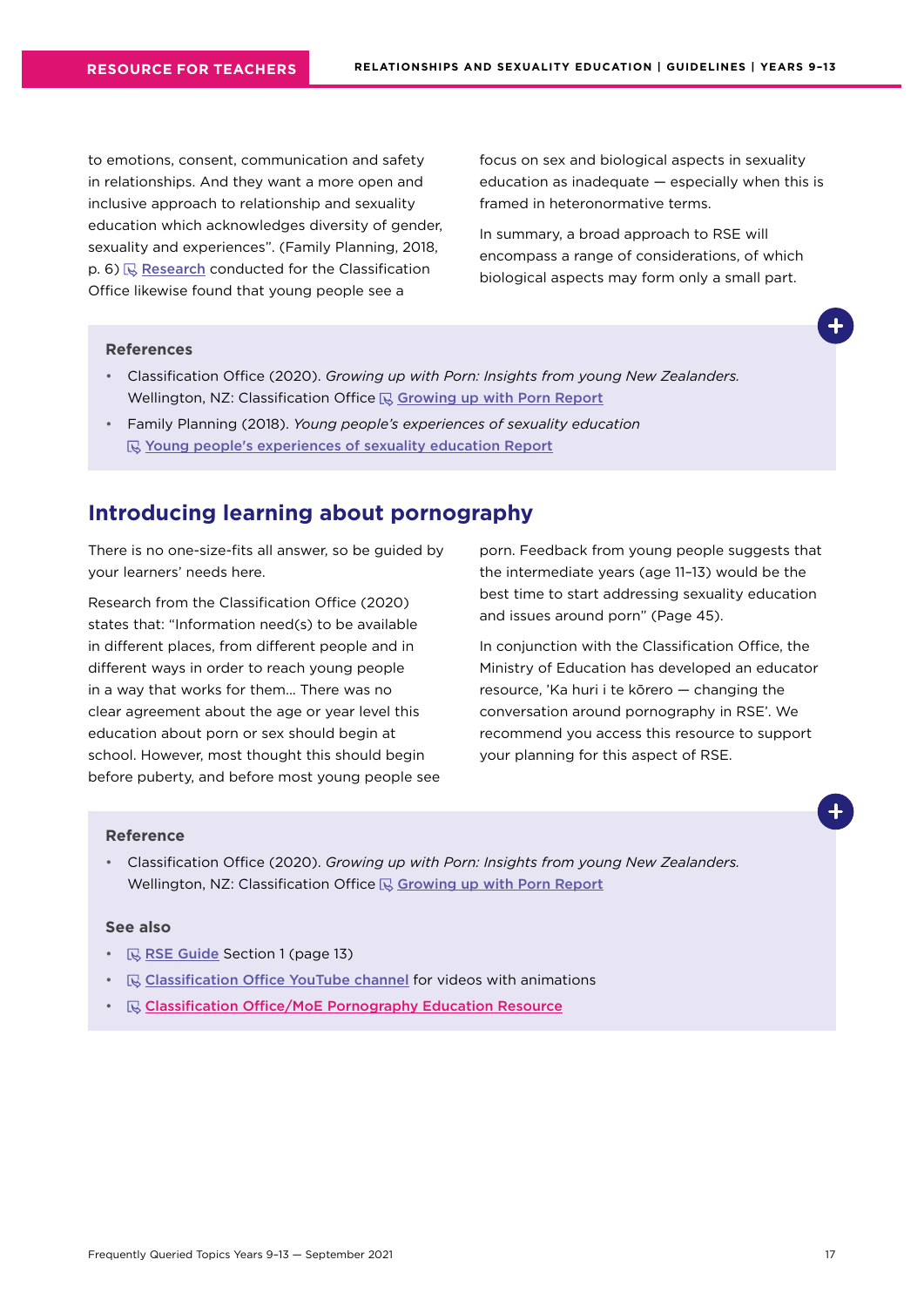### <span id="page-17-0"></span>**Single-sex or co-educational RSE**

You may see benefits to a separated approach to aspects of your RSE learning programme, and a tension exists here between being inclusive of diverse sexualities and genders, being culturallyresponsive and the ability for schools to selfgovern and make their own decisions about curriculum delivery. However, the following reasons exist to support a co-educational approach:

- Dividing ākonga by sex or gender causes difficulties for those who are exploring their gender, do not identify as a girl or boy, or have variations in sex characteristics (intersex). Therefore gender diverse and intersex students are better catered for in co-educational settings (students who are gender diverse or intersex may feel uncomfortable, unsafe or uncatered for in split classes). This is also the case for young people who are attracted to the same or both genders.
- Separating learners by gender could send the message that the topics are uncomfortable, stigmatised, or not something to openly discuss with people of a gender different to their own.
- Split classes may result in boys and girls receiving inequitable or gender-biased education.
- It offers opportunities to learn about topics from different perspectives and to develop empathy for the changes and challenges experienced by another gender or sex.
- Co-educational classes create opportunities for learners to practise communicating with each other about sensitive topics (which is an important skill for developing respectful

## **LGBTQIA+ affirming RSE**

Some suggestions for providing a safe and welcoming inclusive and affirming learning environment are as follows:

• Engage in self-reflection about any assumptions or social norms that may be influencing how you discuss certain topics around relationships

relationships with others — friendships, romantic relationships and intimate relationships).

• Note that sensitivity is needed for Pasifika learners when siblings are in the same class. See page 36 of the RSE guide for more information.

If you do decide, on balance, that separating students by sex or gender is a practice you want to continue, we offer the following advice:

- Do not just teach the 'girls' topics' to the girls and 'boys' topics' to the boys — both need to know all of the information. Also ensure both groups know they are receiving the same information.
- Consider how you will cater for gender diverse and intersex students (and be aware that these students may not be visible to you). It may be appropriate to ask students to choose which group they feel more comfortable in, as just assuming this may cause more stress and discrimination for the student. It is important to understand that even if you are providing this choice, gender diverse or intersex students may feel uncatered to by being asked to put themselves into a group that they don't belong to.
- Ensure the language you use about bodies and relationships is gender neutral and reflective of diverse young people's experiences. For instance, referring to body parts by their names rather than 'boys' or girls' parts' or 'male/female'.
- Share questions (and answers) from the question box with both groups so that everyone has the same information.
- Keep a clear learning-based reasoning for the decision.

and sexuality. For example, when discussing relationships, what type of gendered language (if any) are you using? What messages might this language reinforce?

Make use of glossaries in the RSE guide or InsideOUT to understand the diversity that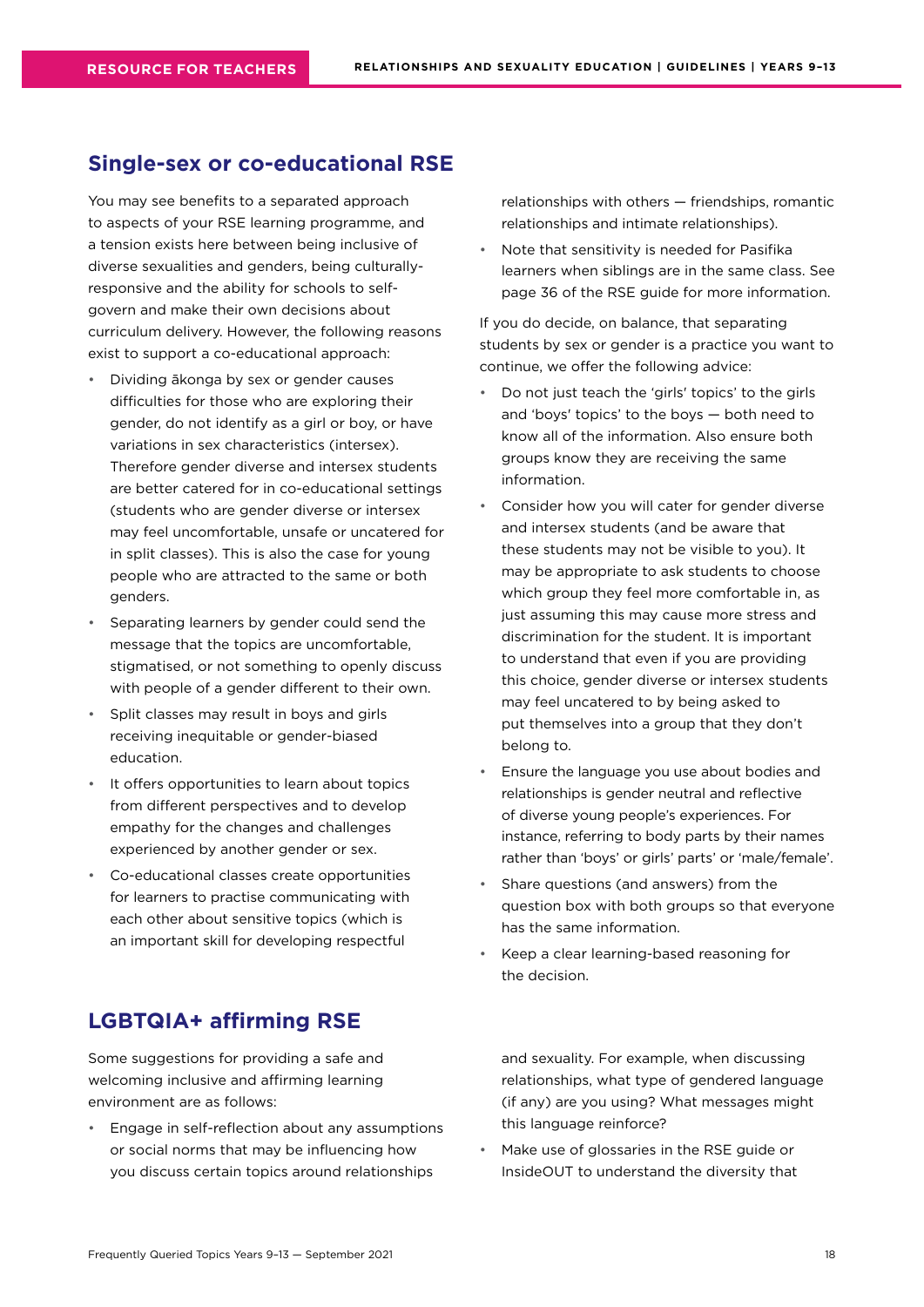<span id="page-18-0"></span>exists in Aotearoa New Zealand, and the vocabulary that is commonly used to describe people's identities.

- Consider how visual safety cues in physical learning spaces might make LGBTQIA+ learners feel affirmed in the space.
- Ask for anonymous student feedback from all students about how safe/represented they feel in the RSE programme.
- Use resources from trusted organisations like InsideOUT or RainbowYOUTH.
- Discuss gender and sexuality diversity within Māori and Pacific worldviews.
- Some learners will not be visible to you as LGBTQIA+, and some may be exploring their gender or sexuality. It's good to be aware of this and to not assume that there are 'no' LGBTQIA+ students in your class — statistically, there are likely to be.
- If your school has a diversity group, engage with them.

#### **See also**

- $\mathbb R$  [RSE Guide](https://health.tki.org.nz/Teaching-in-Heath-and-Physical-Education-HPE/Policy-Guidelines/Relationships-and-Sexuality-Education) Section 3 (page 42)
- **R** Video Lynfield College
- **[RainbowYOUTH](https://ry.org.nz/)**
- **R** [InsideOUT](https://insideout.org.nz/)

## **Assessing RSE**

We recommend considering an assessment FOR learning approach in RSE rather than solely a focus on assessment OF learning. This opens up opportunities for gathering evidence of learning across a range of RSE aspects, and removes emphasis on such tools as end-of-unit tests and other discrete assessment tasks. An assessment for learning approach involves gathering, analysing, interpreting and using information in focused and timely ways that provide evidence of learner progress. Specific ways to assess students' learning will be dependent on the content of your RSE programme. For example, gathering evidence through:

• Students' explanations of how to apply interpersonal skills in relationships.

- Application of understanding of wellbeing in a RSE context.
- Investigation of societal messages that influence young people's sexuality.
- Community support systems in place to enhance sexual health and/or sexuality.

See our RSE progressions for ideas on how to better understand progression of learning in RSE and assess student learning. Enhancing the way assessment is used in RSE promotes learning and deeper understanding, raising learners' levels of progress and achievement. Moreover, this helps inform planning for subsequent learning opportunities in RSE and health education.

#### **See also**

•  $\mathbb Q$  [Health and Physical Education Learning Progressions](http://hpeprogressions.education.govt.nz/frameworks/healthandpe/index.aspx)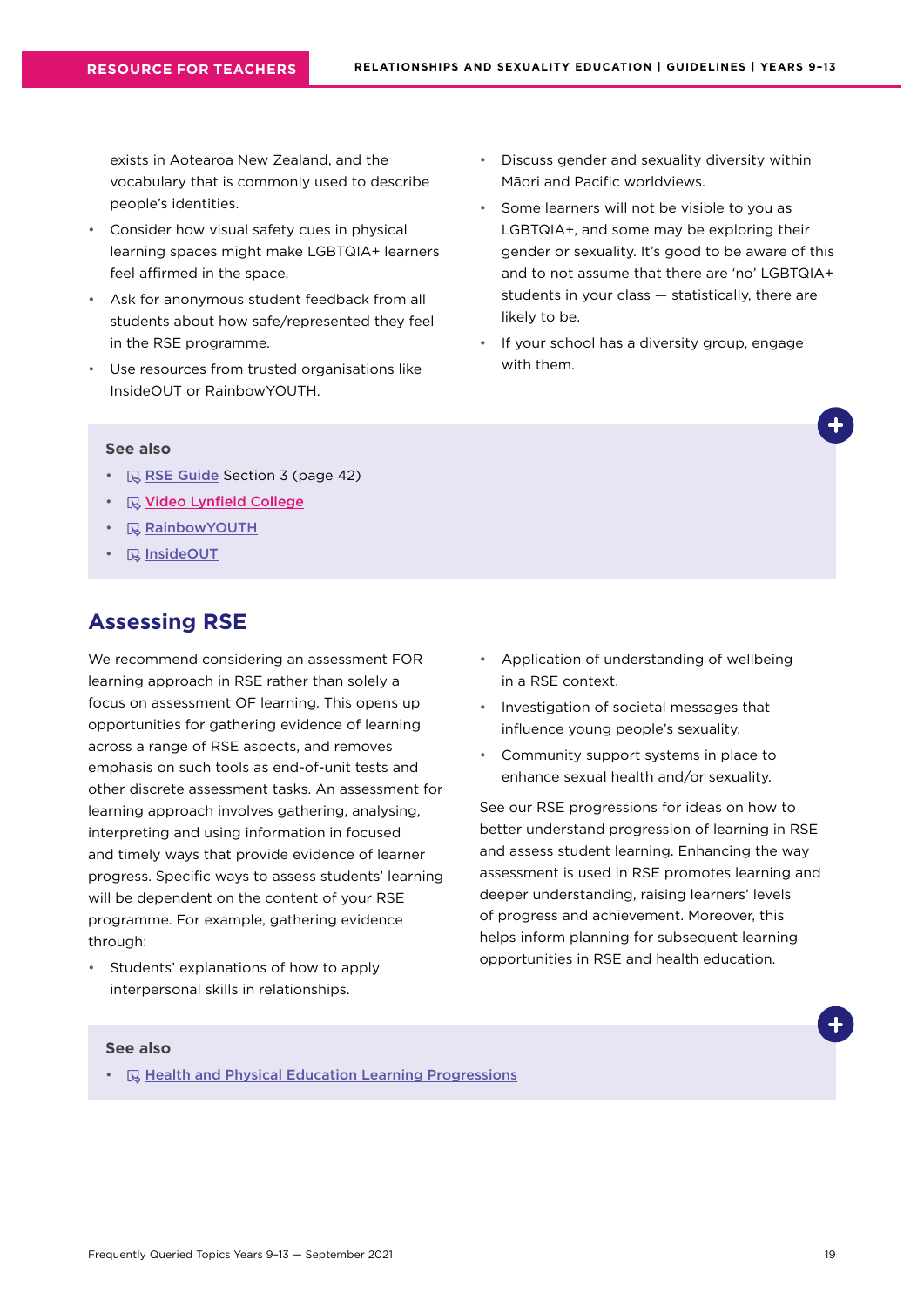## <span id="page-19-0"></span>External providers

## **Using external providers in RSE**

Education policy, research and guidance documents reinforce the central role of the teacher when planning for, and teaching, learning experiences in the *New Zealand Curriculum*. RSE and health education is no exception to this. The RSE guide stresses that teachers are the experts in terms of pedagogies and the learning needs of their ākonga, and they are ultimately responsible for curriculum delivery. This is reinforced by the 'effective pedagogy' section of the *New Zealand Curriculum*, and the standards for the teaching profession. External providers often have expertise in areas teachers may not, and can be used to support teaching in RSE in partnership with schools and teachers. But it is not considered good practice to hand over the responsibility for RSE or other units of learning in health education to external providers. After all, you know your learners best. Some teachers or leaders might feel worried about teaching RSE, but the more robust your more formal consultation and your ongoing communications with whānau, parents and caregivers, the less risk there is in this regard.

If you need to have a conversation with others in your school about hiring external providers, here are some tips :

- Prepare your case using the various policy and supporting documents that exist. In addition to those mentioned above, useful documents could be the  $\mathbb Q$  ERO's promoting wellbeing [through sexuality](https://ero.govt.nz/our-research/promoting-wellbeing-through-sexuality-education) and  $\mathbb Q$  NZHEA's position [statement on external providers](https://healtheducation.org.nz/wp-content/uploads/2018/11/5-nzhea-position-statement-external-providers.pdf).
- Explain why and how you plan to teach RSE and how as a teaching team you can support each other in an on-going and sustainable way.
- Outline how you will access professional learning and development as a further avenue of support. This may include attending courses run off-site, providers coming to the school to provide PLD, working with schools in your kahui ako or your local community, or you running PLD for teachers in your school.
- Ensure that your community consultation has been completed, and use any feedback from members of the school community to strengthen your case — including ākonga.
- Acknowledge the role you do see external providers having in supporting your teaching, and explain how you might work in partnership with a provider(s) and why this is important. Note that working in partnerships with schools should also be the aim of any external provider — it is a red flag if they want to come into your school to run only a 'one-off' session(s).

#### **See also**

•  $\mathbb R$  [RSE Guide](https://health.tki.org.nz/Teaching-in-Heath-and-Physical-Education-HPE/Policy-Guidelines/Relationships-and-Sexuality-Education) Section 3 (page 40)